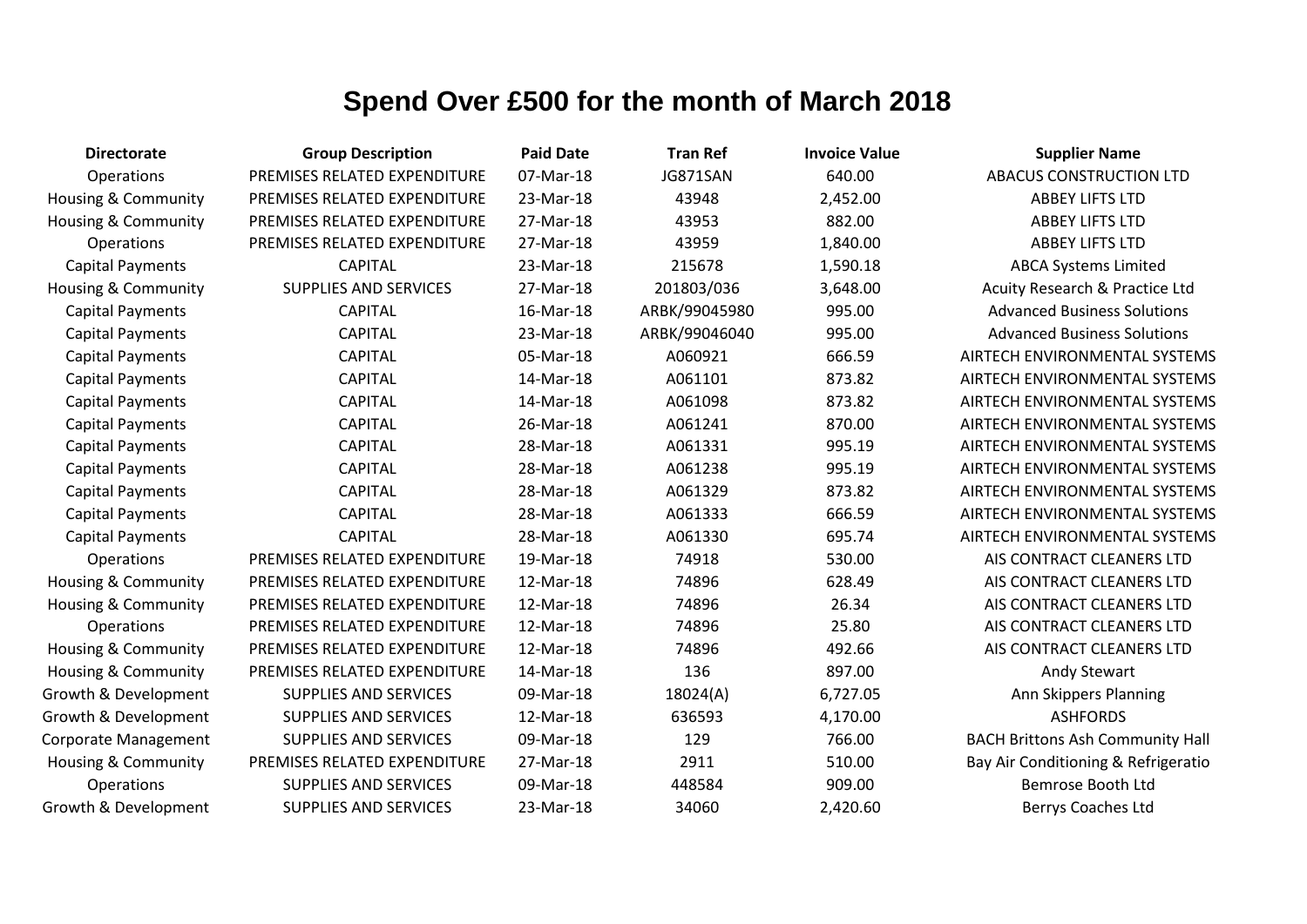| <b>Directorate</b>             | <b>Group Description</b>     | <b>Paid Date</b> | <b>Tran Ref</b>  | <b>Invoice Value</b> | <b>Supplier Name</b>                       |
|--------------------------------|------------------------------|------------------|------------------|----------------------|--------------------------------------------|
| Housing & Community            | PREMISES RELATED EXPENDITURE | 27-Mar-18        | <b>BH003</b>     | 3,475.00             | <b>BH Compliance Ltd</b>                   |
| <b>Operations</b>              | SUPPLIES AND SERVICES        | 29-Mar-18        | 8148             | 43,420.89            | <b>Bloom Procurement Services Limited</b>  |
| Operations                     | <b>SUPPLIES AND SERVICES</b> | 23-Mar-18        | 8877             | 40,879.38            | <b>Bloom Procurement Services Limited</b>  |
| Cost of Services               | <b>SUPPLIES AND SERVICES</b> | 23-Mar-18        | 8877             | 9,688.69             | <b>Bloom Procurement Services Limited</b>  |
| Cost of Services               | <b>SUPPLIES AND SERVICES</b> | 23-Mar-18        | 8877             | 12,399.89            | <b>Bloom Procurement Services Limited</b>  |
| Operations                     | <b>SUPPLIES AND SERVICES</b> | 23-Mar-18        | 8877             | 6,019.82             | <b>Bloom Procurement Services Limited</b>  |
| Growth & Development           | <b>SUPPLIES AND SERVICES</b> | 14-Mar-18        | 1772             | 3,692.20             | Bonnar Keenlyside                          |
| Housing & Community            | <b>SUPPLIES AND SERVICES</b> | 14-Mar-18        | 66598315         | 199.98               | <b>BRADFORDS BUILDING SUPPLIES LIMITED</b> |
| Housing & Community            | SUPPLIES AND SERVICES        | 14-Mar-18        | 66598315         | 299.97               | <b>BRADFORDS BUILDING SUPPLIES LIMITED</b> |
| Housing & Community            | <b>SUPPLIES AND SERVICES</b> | 14-Mar-18        | 66598315         | 199.98               | <b>BRADFORDS BUILDING SUPPLIES LIMITED</b> |
| Housing & Community            | <b>SUPPLIES AND SERVICES</b> | 14-Mar-18        | 66598315         | 33.98                | <b>BRADFORDS BUILDING SUPPLIES LIMITED</b> |
| <b>Housing &amp; Community</b> | <b>SUPPLIES AND SERVICES</b> | 14-Mar-18        | 66598315         | 99.99                | <b>BRADFORDS BUILDING SUPPLIES LIMITED</b> |
| Operations                     | <b>SUPPLIES AND SERVICES</b> | 05-Mar-18        | 74767            | 778.00               | <b>Brightsea Print Group</b>               |
| <b>Balance Sheet</b>           | <b>CURRENT ASSETS</b>        | 27-Mar-18        | IVJ932387        | 704.00               | <b>British Ceramic Tile</b>                |
| <b>Housing &amp; Community</b> | PREMISES RELATED EXPENDITURE | 19-Mar-18        | 996206287        | 628.17               | <b>British Gas Business (Electric)</b>     |
| <b>Operations</b>              | PREMISES RELATED EXPENDITURE | 19-Mar-18        | 996206279        | 1,126.51             | <b>British Gas Business (Electric)</b>     |
| Operations                     | PREMISES RELATED EXPENDITURE | 21-Mar-18        | 996206260        | 1,070.76             | <b>British Gas Business (Electric)</b>     |
| Housing & Community            | PREMISES RELATED EXPENDITURE | 23-Mar-18        | 976285184        | 892.15               | <b>British Gas Business (Electric)</b>     |
| Operations                     | <b>SUPPLIES AND SERVICES</b> | 23-Mar-18        | VP43428270Q04201 | 24,297.85            | <b>BRITISH TELECOMMUNICATIONS PLC</b>      |
| <b>Housing &amp; Community</b> | <b>EMPLOYEES</b>             | 16-Mar-18        | IN-77739-1       | 622.16               | <b>Building Recruitment Company Ltd</b>    |
| Housing & Community            | <b>EMPLOYEES</b>             | 16-Mar-18        | IN-77742-1       | 1,055.44             | <b>Building Recruitment Company Ltd</b>    |
| Housing & Community            | <b>EMPLOYEES</b>             | 16-Mar-18        | IN-77740-1       | 975.00               | <b>Building Recruitment Company Ltd</b>    |
| Housing & Community            | <b>EMPLOYEES</b>             | 05-Mar-18        | IN-77978-1       | 1,068.08             | <b>Building Recruitment Company Ltd</b>    |
| Housing & Community            | <b>EMPLOYEES</b>             | 05-Mar-18        | IN-77976-1       | 988.00               | <b>Building Recruitment Company Ltd</b>    |
| Housing & Community            | <b>EMPLOYEES</b>             | 05-Mar-18        | IN-77975-1       | 646.70               | <b>Building Recruitment Company Ltd</b>    |
| Housing & Community            | <b>EMPLOYEES</b>             | 16-Mar-18        | IN-78439-1       | 664.58               | <b>Building Recruitment Company Ltd</b>    |
| Housing & Community            | <b>EMPLOYEES</b>             | 16-Mar-18        | IN-78440-1       | 1,030.16             | <b>Building Recruitment Company Ltd</b>    |
| Housing & Community            | <b>EMPLOYEES</b>             | 19-Mar-18        | 1140128          | 1,190.00             | Butler & Young Consultants Ltd             |
| Housing & Community            | PREMISES RELATED EXPENDITURE | 16-Mar-18        | 87070            | 3,161.46             | Canal & River Trust                        |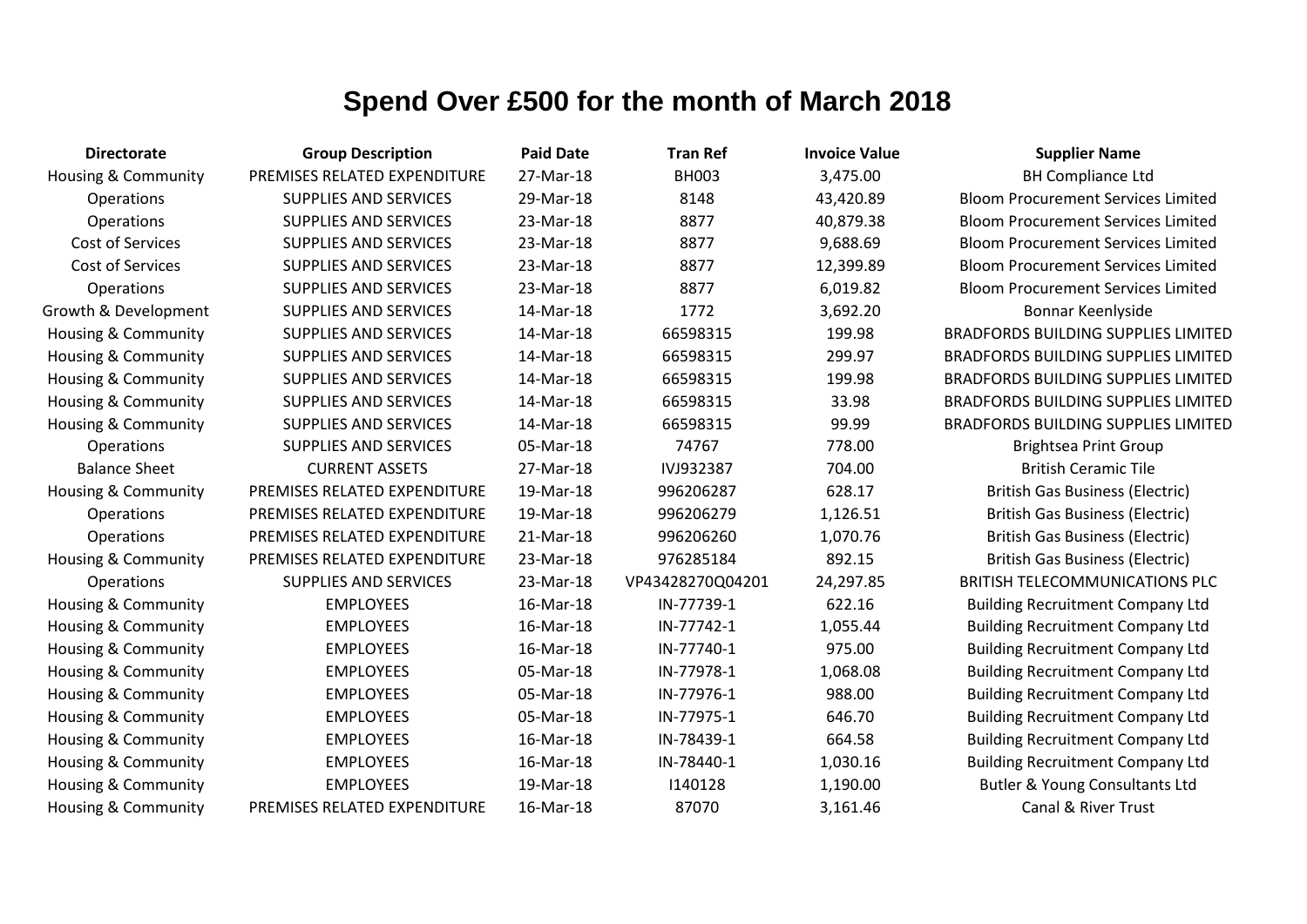| <b>Directorate</b>             | <b>Group Description</b>     | <b>Paid Date</b> | <b>Tran Ref</b> | <b>Invoice Value</b> | <b>Supplier Name</b>                  |
|--------------------------------|------------------------------|------------------|-----------------|----------------------|---------------------------------------|
| Cost of Services               | <b>EMPLOYEES</b>             | 23-Mar-18        | 2493/0218       | 4,500.00             | <b>Carol Carpenter Training Ltd</b>   |
| Growth & Development           | <b>SUPPLIES AND SERVICES</b> | 07-Mar-18        | F0042958        | 1,405.07             | Carter Jonas                          |
| <b>Balance Sheet</b>           | <b>CURRENT ASSETS</b>        | 09-Mar-18        | 9901/01935484   | 680.34               | <b>Ceramic Tile Distributors</b>      |
| Growth & Development           | <b>SUPPLIES AND SERVICES</b> | 07-Mar-18        | 25989           | 600.00               | <b>Character Graphics</b>             |
| Growth & Development           | SUPPLIES AND SERVICES        | 27-Mar-18        | 26162           | 850.00               | <b>Character Graphics</b>             |
| <b>Housing &amp; Community</b> | <b>EMPLOYEES</b>             | 05-Mar-18        | 629973          | 2,350.00             | <b>CHARTERED INSTITUTE OF HOUSING</b> |
| Operations                     | <b>SUPPLIES AND SERVICES</b> | 12-Mar-18        | 49685           | 1,260.00             | <b>CHRYSTAL CONSULTING</b>            |
| Operations                     | SUPPLIES AND SERVICES        | 12-Mar-18        | 49687           | 740.00               | <b>CHRYSTAL CONSULTING</b>            |
| Operations                     | <b>SUPPLIES AND SERVICES</b> | 23-Mar-18        | 3134623         | 960.00               | <b>CIPFA Business Limited</b>         |
| Cost of Services               | <b>SUPPLIES AND SERVICES</b> | 23-Mar-18        | 3134623         | 240.00               | <b>CIPFA Business Limited</b>         |
| <b>Balance Sheet</b>           | <b>CURRENT ASSETS</b>        | 07-Mar-18        | TAU/174776      | 587.02               | <b>City Electrical Factors Ltd</b>    |
| <b>Balance Sheet</b>           | <b>CURRENT ASSETS</b>        | 07-Mar-18        | TAU/175064      | 1,714.97             | <b>City Electrical Factors Ltd</b>    |
| <b>Balance Sheet</b>           | <b>CURRENT ASSETS</b>        | 07-Mar-18        | TAU/174878      | 619.07               | <b>City Electrical Factors Ltd</b>    |
| <b>Balance Sheet</b>           | <b>CURRENT ASSETS</b>        | 07-Mar-18        | TAU/174877      | 619.07               | <b>City Electrical Factors Ltd</b>    |
| <b>Balance Sheet</b>           | <b>CURRENT ASSETS</b>        | 07-Mar-18        | TAU/174828      | 994.49               | <b>City Electrical Factors Ltd</b>    |
| <b>Balance Sheet</b>           | <b>CURRENT ASSETS</b>        | 16-Mar-18        | TAU/175286      | 722.57               | <b>City Electrical Factors Ltd</b>    |
| <b>Housing &amp; Community</b> | <b>SUPPLIES AND SERVICES</b> | 26-Mar-18        | C/AB157518      | 24,100.00            | <b>CIVICA UK LTD</b>                  |
| <b>Operations</b>              | <b>SUPPLIES AND SERVICES</b> | 09-Mar-18        | M/CM049678      | 18,828.40            | <b>CIVICA UK LTD</b>                  |
| Operations                     | <b>SUPPLIES AND SERVICES</b> | 14-Mar-18        | C/RB163013      | 975.00               | <b>CIVICA UK LTD</b>                  |
| Operations                     | <b>SUPPLIES AND SERVICES</b> | 14-Mar-18        | C/RB163012      | 650.00               | <b>CIVICA UK LTD</b>                  |
| Operations                     | <b>SUPPLIES AND SERVICES</b> | 14-Mar-18        | C/RB163012      | 650.00               | <b>CIVICA UK LTD</b>                  |
| Operations                     | <b>SUPPLIES AND SERVICES</b> | 23-Mar-18        | C/RB163591      | 9,017.61             | <b>CIVICA UK LTD</b>                  |
| Operations                     | <b>SUPPLIES AND SERVICES</b> | 23-Mar-18        | C/RB163592      | 8,840.70             | <b>CIVICA UK LTD</b>                  |
| Operations                     | SUPPLIES AND SERVICES        | 23-Mar-18        | C/RB163593      | 6,990.00             | <b>CIVICA UK LTD</b>                  |
| Operations                     | <b>SUPPLIES AND SERVICES</b> | 28-Mar-18        | M/RB050402      | 6,500.00             | <b>CIVICA UK LTD</b>                  |
| Housing & Community            | <b>SUPPLIES AND SERVICES</b> | 29-Mar-18        | 771941          | 750.00               | <b>CLARKE WILLMOTT</b>                |
| Housing & Community            | <b>SUPPLIES AND SERVICES</b> | 05-Mar-18        | 782513          | 2,462.00             | <b>CLARKE WILLMOTT</b>                |
| <b>Capital Payments</b>        | <b>CAPITAL</b>               | 26-Mar-18        | 793346          | 2,485.00             | <b>CLARKE WILLMOTT</b>                |
| <b>Capital Payments</b>        | <b>CAPITAL</b>               | 26-Mar-18        | 788616          | 5,500.00             | <b>CLARKE WILLMOTT</b>                |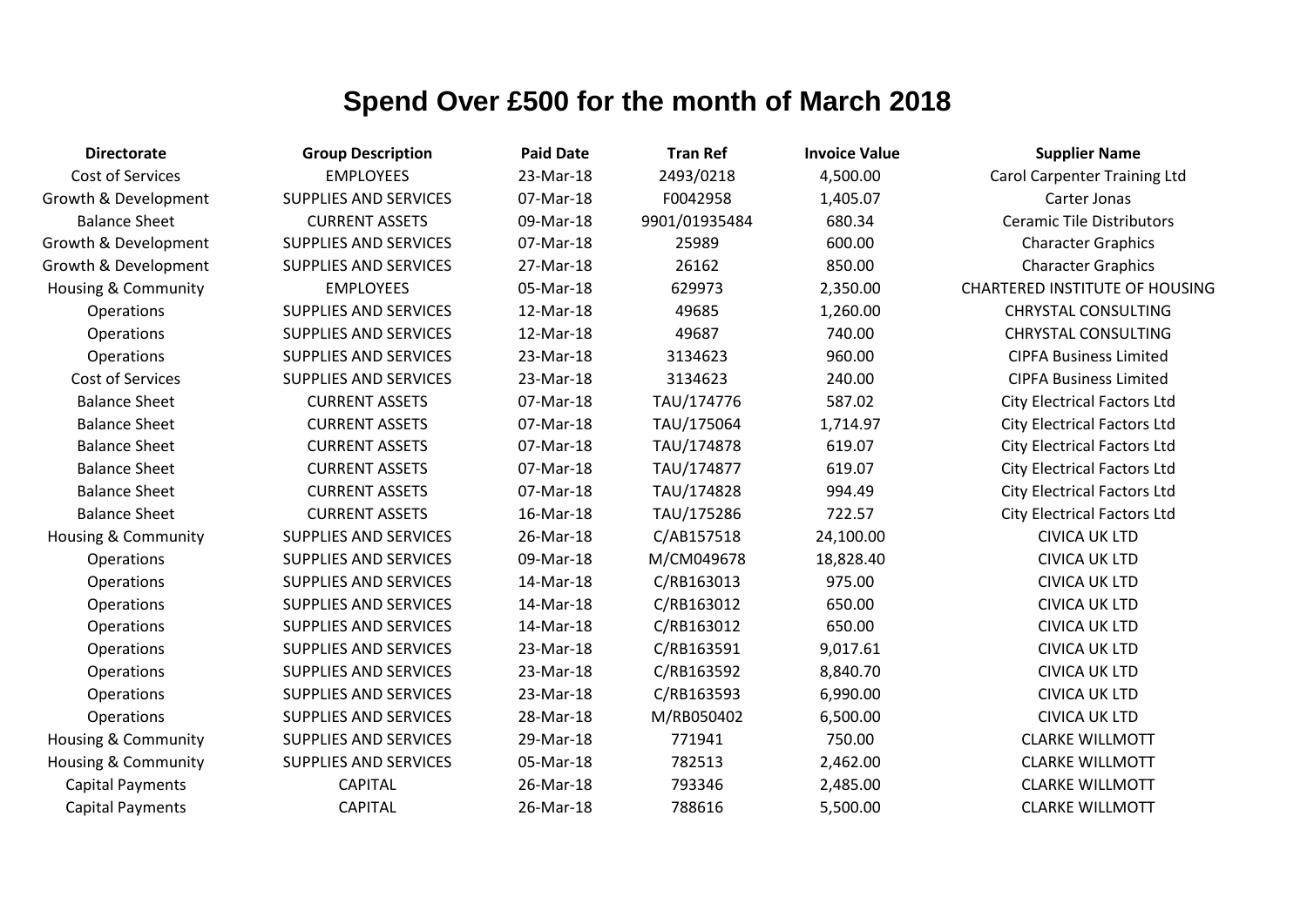| <b>Directorate</b>             | <b>Group Description</b>     | <b>Paid Date</b> | <b>Tran Ref</b>  | <b>Invoice Value</b> | <b>Supplier Name</b>                      |
|--------------------------------|------------------------------|------------------|------------------|----------------------|-------------------------------------------|
| Housing & Community            | <b>SUPPLIES AND SERVICES</b> | 23-Mar-18        | 793551           | 10,508.00            | <b>CLARKE WILLMOTT</b>                    |
| <b>Operations</b>              | PREMISES RELATED EXPENDITURE | 27-Mar-18        | 28748            | 4,243.00             | <b>Commercial Washrooms</b>               |
| <b>Capital Payments</b>        | <b>CAPITAL</b>               | 12-Mar-18        | <b>INV-2518</b>  | 1,795.00             | Computeam Ltd                             |
| Operations                     | <b>EMPLOYEES</b>             | 07-Mar-18        | <b>TD002</b>     | 1,600.00             | <b>Continuum Connected Consulting Ltd</b> |
| Cost of Services               | <b>EMPLOYEES</b>             | 07-Mar-18        | <b>TD002</b>     | 400.00               | <b>Continuum Connected Consulting Ltd</b> |
| <b>Housing &amp; Community</b> | PREMISES RELATED EXPENDITURE | 05-Mar-18        | 156153           | 579.20               | <b>COOMBER SECURITY SYSTEMS LTD</b>       |
| <b>Capital Payments</b>        | <b>CAPITAL</b>               | 19-Mar-18        | 156169           | 1,075.00             | <b>COOMBER SECURITY SYSTEMS LTD</b>       |
| <b>Housing &amp; Community</b> | SUPPLIES AND SERVICES        | 26-Mar-18        | 156622           | 1,898.00             | <b>COOMBER SECURITY SYSTEMS LTD</b>       |
| Housing & Community            | SUPPLIES AND SERVICES        | 05-Mar-18        | 1737             | 650.00               | <b>CORGI Technical Services Ltd</b>       |
| <b>Housing &amp; Community</b> | <b>SUPPLIES AND SERVICES</b> | 12-Mar-18        | 2004             | 651.00               | <b>CORGI Technical Services Ltd</b>       |
| Operations                     | PREMISES RELATED EXPENDITURE | 05-Mar-18        | 12793091         | 586.98               | <b>CORONA ENERGY RETAIL 4 LTD</b>         |
| Operations                     | PREMISES RELATED EXPENDITURE | 05-Mar-18        | 12792976         | 1,712.10             | <b>CORONA ENERGY RETAIL 4 LTD</b>         |
| Operations                     | PREMISES RELATED EXPENDITURE | 05-Mar-18        | 12792880         | 3,030.78             | <b>CORONA ENERGY RETAIL 4 LTD</b>         |
| <b>Housing &amp; Community</b> | PREMISES RELATED EXPENDITURE | 05-Mar-18        | 12793054         | 1,138.14             | <b>CORONA ENERGY RETAIL 4 LTD</b>         |
| <b>Housing &amp; Community</b> | PREMISES RELATED EXPENDITURE | 27-Mar-18        | 12868184         | 1,036.19             | <b>CORONA ENERGY RETAIL 4 LTD</b>         |
| Operations                     | PREMISES RELATED EXPENDITURE | 27-Mar-18        | 12868199         | 2,992.78             | <b>CORONA ENERGY RETAIL 4 LTD</b>         |
| Operations                     | PREMISES RELATED EXPENDITURE | 27-Mar-18        | 12868046         | 1,759.46             | <b>CORONA ENERGY RETAIL 4 LTD</b>         |
| Operations                     | PREMISES RELATED EXPENDITURE | 27-Mar-18        | 12868092         | 532.50               | <b>CORONA ENERGY RETAIL 4 LTD</b>         |
| Housing & Community            | SUPPLIES AND SERVICES        | 16-Mar-18        | 15221/50089/4    | 5,360.00             | Craddy Pitchers Ltd t/a Craddys           |
| <b>Capital Payments</b>        | <b>CAPITAL</b>               | 09-Mar-18        | <b>EPRF 1169</b> | 8,262.24             | Creech St Michael Village Hall            |
| <b>Capital Payments</b>        | <b>CAPITAL</b>               | 27-Mar-18        | <b>EPRF 1235</b> | 23,079.06            | Creech St Michael Village Hall            |
| Cost of Services               | <b>SUPPLIES AND SERVICES</b> | 05-Mar-18        | 20181219         | 1,562.50             | Crowcombe Court                           |
| Cost of Services               | <b>SUPPLIES AND SERVICES</b> | 23-Mar-18        | TDBC009          | 1,539.00             | <b>CS Solutions Ltd</b>                   |
| Cost of Services               | <b>SUPPLIES AND SERVICES</b> | 23-Mar-18        | TDBC009          | 261.00               | <b>CS Solutions Ltd</b>                   |
| Operations                     | <b>SUPPLIES AND SERVICES</b> | 12-Mar-18        | 10008224         | 390.00               | <b>CSL DualCom Ltd</b>                    |
| <b>Housing &amp; Community</b> | <b>SUPPLIES AND SERVICES</b> | 12-Mar-18        | 10008224         | 312.00               | <b>CSL DualCom Ltd</b>                    |
| <b>Housing &amp; Community</b> | <b>SUPPLIES AND SERVICES</b> | 12-Mar-18        | 10008224         | 246.57               | <b>CSL DualCom Ltd</b>                    |
| <b>Capital Payments</b>        | <b>CAPITAL</b>               | 07-Mar-18        | 65683            | 72,758.28            | D R Jones (Yeovil) Ltd                    |
| Housing & Community            | PREMISES RELATED EXPENDITURE | 05-Mar-18        | 3093             | 352.00               | DALE NIXON T/A TAUNTON FENCING COM        |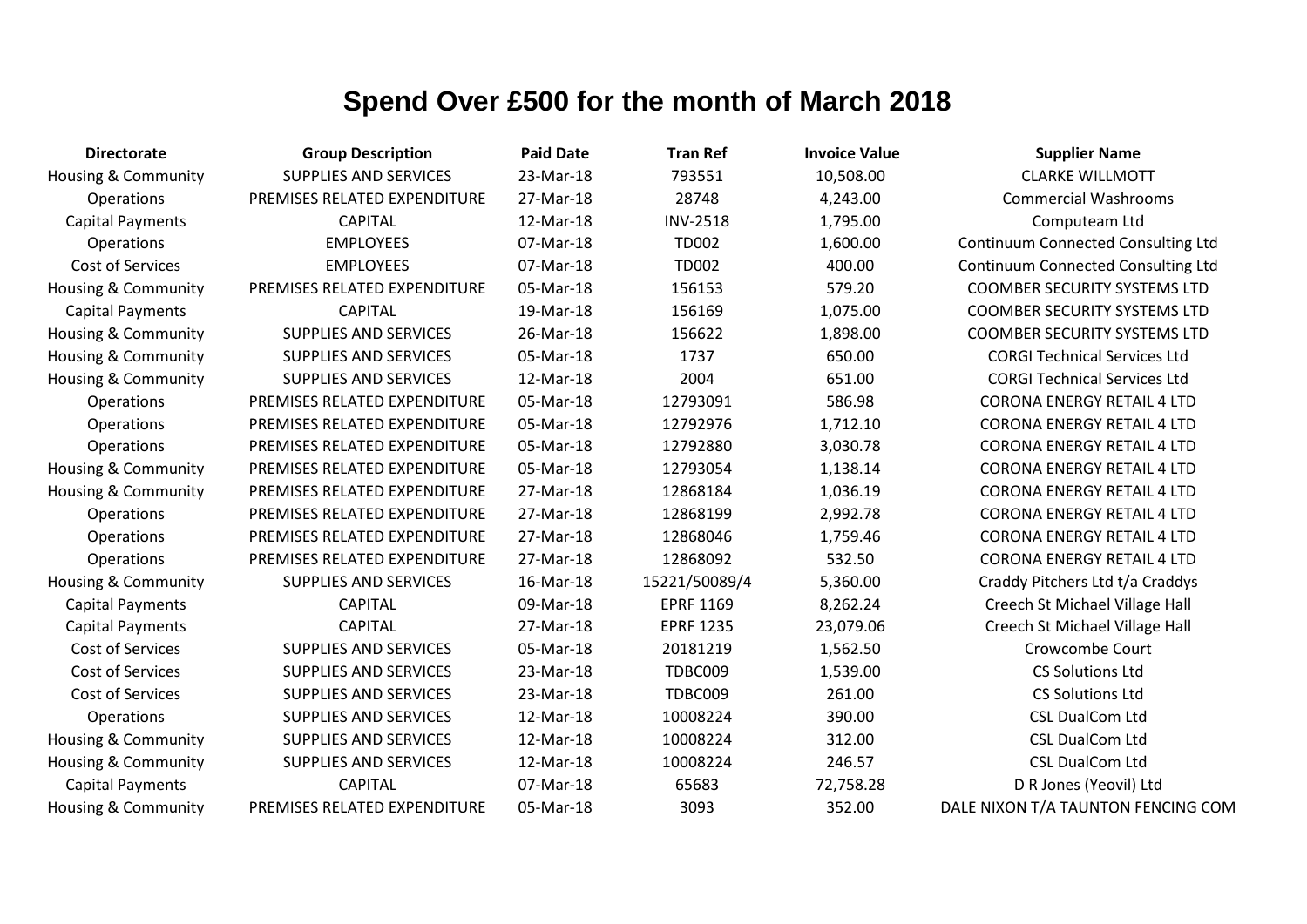| <b>Directorate</b>             | <b>Group Description</b>     | <b>Paid Date</b> | <b>Tran Ref</b>  | <b>Invoice Value</b> | <b>Supplier Name</b>                    |
|--------------------------------|------------------------------|------------------|------------------|----------------------|-----------------------------------------|
| Housing & Community            | PREMISES RELATED EXPENDITURE | 05-Mar-18        | 3093             | 160.00               | DALE NIXON T/A TAUNTON FENCING COM      |
| <b>Housing &amp; Community</b> | PREMISES RELATED EXPENDITURE | 12-Mar-18        | 3097             | 544.00               | DALE NIXON T/A TAUNTON FENCING COM      |
| Housing & Community            | PREMISES RELATED EXPENDITURE | 16-Mar-18        | 3101             | 736.00               | DALE NIXON T/A TAUNTON FENCING COM      |
| Housing & Community            | PREMISES RELATED EXPENDITURE | 07-Mar-18        | 3095A            | 500.00               | DALE NIXON T/A TAUNTON FENCING COM      |
| Housing & Community            | PREMISES RELATED EXPENDITURE | 07-Mar-18        | 3095A            | 345.00               | DALE NIXON T/A TAUNTON FENCING COM      |
| Housing & Community            | PREMISES RELATED EXPENDITURE | 19-Mar-18        | 3104             | 736.00               | DALE NIXON T/A TAUNTON FENCING COM      |
| Housing & Community            | PREMISES RELATED EXPENDITURE | 27-Mar-18        | 3107             | 704.00               | DALE NIXON T/A TAUNTON FENCING COM      |
| Housing & Community            | <b>SUPPLIES AND SERVICES</b> | 16-Mar-18        | 79698            | 559.30               | DAVITT JONES BOULD SOLICITORS           |
| Housing & Community            | <b>SUPPLIES AND SERVICES</b> | 16-Mar-18        | 80001            | 2,454.70             | DAVITT JONES BOULD SOLICITORS           |
| <b>Housing &amp; Community</b> | <b>SUPPLIES AND SERVICES</b> | 16-Mar-18        | 80468            | 3,474.44             | DAVITT JONES BOULD SOLICITORS           |
| Housing & Community            | <b>SUPPLIES AND SERVICES</b> | 16-Mar-18        | 80469            | 1,535.80             | DAVITT JONES BOULD SOLICITORS           |
| Growth & Development           | <b>EMPLOYEES</b>             | 16-Mar-18        | <b>EPRF 1189</b> | 1,800.00             | Design Review Panel                     |
| Housing & Community            | <b>EMPLOYEES</b>             | 19-Mar-18        | 477555           | 1,255.00             | Deverell Smith Limited                  |
| Housing & Community            | <b>EMPLOYEES</b>             | 19-Mar-18        | 477555           | 2,255.00             | Deverell Smith Limited                  |
| Housing & Community            | <b>EMPLOYEES</b>             | 12-Mar-18        | 477502           | 1,710.00             | Deverell Smith Limited                  |
| <b>Housing &amp; Community</b> | <b>EMPLOYEES</b>             | 23-Mar-18        | 477608           | 1,620.00             | Deverell Smith Limited                  |
| Housing & Community            | <b>EMPLOYEES</b>             | 27-Mar-18        | 477670           | 1,440.00             | Deverell Smith Limited                  |
| Operations                     | PREMISES RELATED EXPENDITURE | 23-Mar-18        | 1492             | 11,285.00            | Devon Maintenance Plus Ltd              |
| <b>Balance Sheet</b>           | <b>CURRENT ASSETS</b>        | 23-Mar-18        | 1802/40197       | 1,102.14             | DEVONDALE ELECTRICAL DISTRIBUTORS L     |
| Growth & Development           | <b>INCOME</b>                | 23-Mar-18        | 841884           | 1,763.85             | <b>Dillington Advertising</b>           |
| <b>Capital Payments</b>        | <b>CAPITAL</b>               | 27-Mar-18        | DM002250         | 23,165.00            | Drainmaster (SW) Bellmar Ltd            |
| Growth & Development           | <b>SUPPLIES AND SERVICES</b> | 14-Mar-18        | B-0391-01-18     | 9,085.40             | Earth Env & Geotechnical (Southern) Ltd |
| Housing & Community            | THIRD PARTY PAYMENTS         | 07-Mar-18        | 3646             | 4,270.00             | <b>East Meets South West Limited</b>    |
| <b>Housing &amp; Community</b> | THIRD PARTY PAYMENTS         | 28-Mar-18        | 3785             | 4,020.00             | East Meets South West Limited           |
| Operations                     | <b>EMPLOYEES</b>             | 14-Mar-18        | IN168487518      | 5,054.97             | Edenred (UK Group) Ltd                  |
| Operations                     | <b>EMPLOYEES</b>             | 14-Mar-18        | IN168487518      | 10.11                | Edenred (UK Group) Ltd                  |
| Operations                     | PREMISES RELATED EXPENDITURE | 21-Mar-18        | 3924631          | 1,258.28             | <b>EDF Energy</b>                       |
| Operations                     | PREMISES RELATED EXPENDITURE | 21-Mar-18        | 3924631          | 0.51                 | <b>EDF Energy</b>                       |
| Operations                     | PREMISES RELATED EXPENDITURE | 21-Mar-18        | 3933705          | 4,532.55             | <b>EDF Energy</b>                       |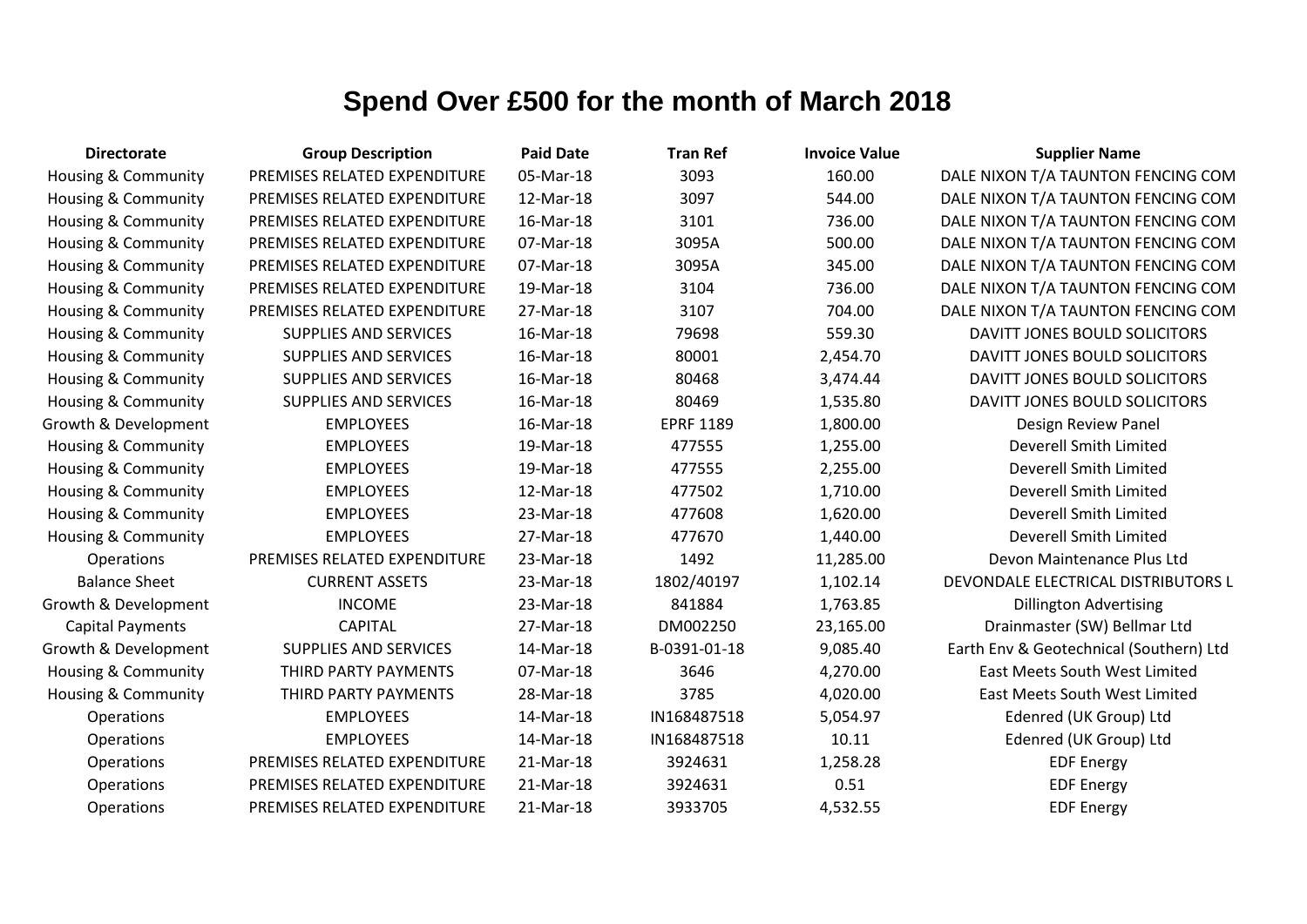| <b>Directorate</b>             | <b>Group Description</b>     | <b>Paid Date</b> | <b>Tran Ref</b> | <b>Invoice Value</b> | <b>Supplier Name</b>                 |
|--------------------------------|------------------------------|------------------|-----------------|----------------------|--------------------------------------|
| <b>Housing &amp; Community</b> | <b>SUPPLIES AND SERVICES</b> | 16-Mar-18        | 5183            | 620.00               | <b>EDP Environmental</b>             |
| Housing & Community            | <b>SUPPLIES AND SERVICES</b> | 23-Mar-18        | 106627          | 9,860.35             | Edward Nash LLP t/a Nash Partnership |
| Operations                     | <b>SUPPLIES AND SERVICES</b> | 27-Mar-18        | 1022018         | 1,166.09             | <b>Elavon Merchant Services</b>      |
| Operations                     | <b>SUPPLIES AND SERVICES</b> | 27-Mar-18        | 1022018         | 44.28                | <b>Elavon Merchant Services</b>      |
| Operations                     | <b>SUPPLIES AND SERVICES</b> | 27-Mar-18        | 1022018         | 19.75                | <b>Elavon Merchant Services</b>      |
| Operations                     | <b>SUPPLIES AND SERVICES</b> | 27-Mar-18        | 1022018         | 2,370.77             | <b>Elavon Merchant Services</b>      |
| Housing & Community            | <b>SUPPLIES AND SERVICES</b> | 27-Mar-18        | 1022018         | 1,102.11             | <b>Elavon Merchant Services</b>      |
| Operations                     | <b>SUPPLIES AND SERVICES</b> | 27-Mar-18        | 31012018        | 2,201.28             | <b>Elavon Merchant Services</b>      |
| Operations                     | <b>SUPPLIES AND SERVICES</b> | 27-Mar-18        | 31012018        | 82.94                | <b>Elavon Merchant Services</b>      |
| Operations                     | <b>SUPPLIES AND SERVICES</b> | 27-Mar-18        | 31012018        | 19.75                | <b>Elavon Merchant Services</b>      |
| Operations                     | <b>SUPPLIES AND SERVICES</b> | 27-Mar-18        | 31012018        | 1,222.12             | <b>Elavon Merchant Services</b>      |
| Housing & Community            | <b>SUPPLIES AND SERVICES</b> | 27-Mar-18        | 31012018        | 1,431.87             | <b>Elavon Merchant Services</b>      |
| Operations                     | <b>SUPPLIES AND SERVICES</b> | 27-Mar-18        | 19995736        | 2,391.18             | <b>Elavon Merchant Services</b>      |
| Operations                     | <b>SUPPLIES AND SERVICES</b> | 27-Mar-18        | 19995736        | 90.03                | <b>Elavon Merchant Services</b>      |
| Operations                     | <b>SUPPLIES AND SERVICES</b> | 27-Mar-18        | 19995736        | 19.75                | <b>Elavon Merchant Services</b>      |
| Operations                     | <b>SUPPLIES AND SERVICES</b> | 27-Mar-18        | 19995736        | 569.96               | <b>Elavon Merchant Services</b>      |
| <b>Housing &amp; Community</b> | <b>SUPPLIES AND SERVICES</b> | 27-Mar-18        | 19995736        | 1,307.19             | <b>Elavon Merchant Services</b>      |
| Operations                     | <b>SUPPLIES AND SERVICES</b> | 27-Mar-18        | 19796250        | 2,532.31             | <b>Elavon Merchant Services</b>      |
| Operations                     | <b>SUPPLIES AND SERVICES</b> | 27-Mar-18        | 19796250        | 95.31                | <b>Elavon Merchant Services</b>      |
| Operations                     | <b>SUPPLIES AND SERVICES</b> | 27-Mar-18        | 19796250        | 19.75                | <b>Elavon Merchant Services</b>      |
| Operations                     | <b>SUPPLIES AND SERVICES</b> | 27-Mar-18        | 19796250        | 715.16               | <b>Elavon Merchant Services</b>      |
| Housing & Community            | <b>SUPPLIES AND SERVICES</b> | 27-Mar-18        | 19796250        | 1,439.51             | <b>Elavon Merchant Services</b>      |
| Operations                     | <b>SUPPLIES AND SERVICES</b> | 27-Mar-18        | 19595977        | 2,449.92             | <b>Elavon Merchant Services</b>      |
| Operations                     | <b>SUPPLIES AND SERVICES</b> | 27-Mar-18        | 19595977        | 95.83                | <b>Elavon Merchant Services</b>      |
| Operations                     | <b>SUPPLIES AND SERVICES</b> | 27-Mar-18        | 19595977        | 16.15                | <b>Elavon Merchant Services</b>      |
| Operations                     | <b>SUPPLIES AND SERVICES</b> | 27-Mar-18        | 19595977        | 463.99               | <b>Elavon Merchant Services</b>      |
| Housing & Community            | SUPPLIES AND SERVICES        | 27-Mar-18        | 19595977        | 1,254.91             | <b>Elavon Merchant Services</b>      |
| Operations                     | <b>SUPPLIES AND SERVICES</b> | 27-Mar-18        | 19396370        | 2,139.38             | <b>Elavon Merchant Services</b>      |
| Operations                     | <b>SUPPLIES AND SERVICES</b> | 27-Mar-18        | 19396370        | 80.63                | <b>Elavon Merchant Services</b>      |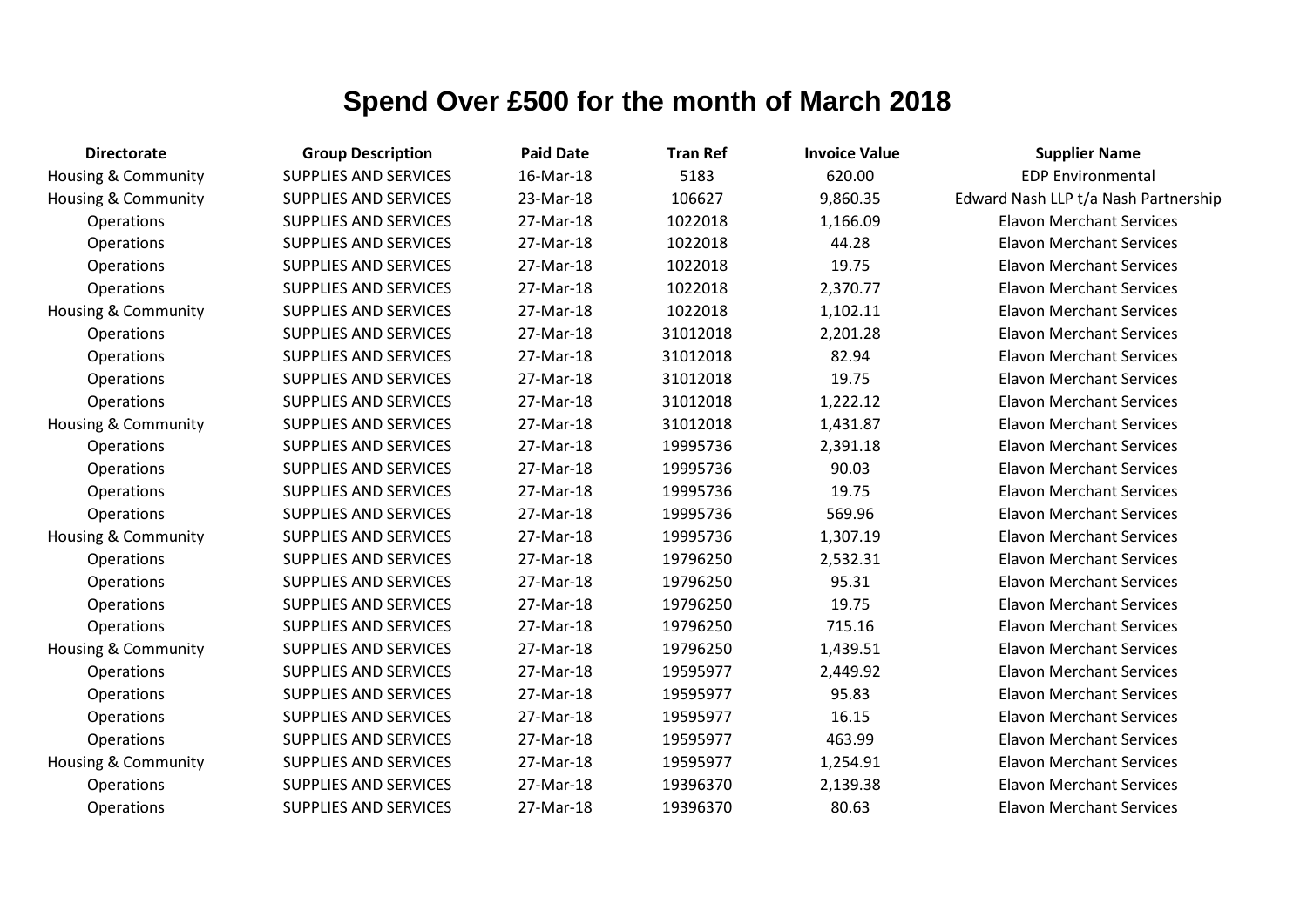| <b>Directorate</b>             | <b>Group Description</b>     | <b>Paid Date</b> | <b>Tran Ref</b> | <b>Invoice Value</b> | <b>Supplier Name</b>                    |
|--------------------------------|------------------------------|------------------|-----------------|----------------------|-----------------------------------------|
| Operations                     | <b>SUPPLIES AND SERVICES</b> | 27-Mar-18        | 19396370        | 19.75                | <b>Elavon Merchant Services</b>         |
| Operations                     | <b>SUPPLIES AND SERVICES</b> | 27-Mar-18        | 19396370        | 663.58               | <b>Elavon Merchant Services</b>         |
| <b>Housing &amp; Community</b> | <b>SUPPLIES AND SERVICES</b> | 27-Mar-18        | 19396370        | 1,263.07             | <b>Elavon Merchant Services</b>         |
| Operations                     | <b>SUPPLIES AND SERVICES</b> | 27-Mar-18        | 20193593        | 2,122.60             | <b>Elavon Merchant Services</b>         |
| Operations                     | <b>SUPPLIES AND SERVICES</b> | 27-Mar-18        | 20193593        | 80.00                | <b>Elavon Merchant Services</b>         |
| Operations                     | <b>SUPPLIES AND SERVICES</b> | 27-Mar-18        | 20193593        | 19.75                | <b>Elavon Merchant Services</b>         |
| Operations                     | <b>SUPPLIES AND SERVICES</b> | 27-Mar-18        | 20193593        | 491.74               | <b>Elavon Merchant Services</b>         |
| <b>Housing &amp; Community</b> | <b>SUPPLIES AND SERVICES</b> | 27-Mar-18        | 20193593        | 1,104.37             | <b>Elavon Merchant Services</b>         |
| Corporate Management           | <b>SUPPLIES AND SERVICES</b> | 16-Mar-18        | ERS1703183      | 3,338.28             | <b>ELECTORAL REFORM SERVICES</b>        |
| <b>Balance Sheet</b>           | <b>CURRENT ASSETS</b>        | 14-Mar-18        | 808-408955      | 729.63               | <b>Electric Center</b>                  |
| Housing & Community            | PREMISES RELATED EXPENDITURE | 12-Mar-18        | 808 - 409156    | 750.00               | <b>Electric Center</b>                  |
| <b>Balance Sheet</b>           | <b>CURRENT ASSETS</b>        | 19-Mar-18        | 808.409415      | 870.07               | <b>Electric Center</b>                  |
| <b>Housing &amp; Community</b> | PREMISES RELATED EXPENDITURE | 19-Mar-18        | 808 - 409385    | 512.30               | <b>Electric Center</b>                  |
| <b>Capital Payments</b>        | <b>CAPITAL</b>               | 26-Mar-18        | CSCT001141-011  | 139,317.68           | <b>ENGIE Regeneration (Apollo) Ltd</b>  |
| <b>Operations</b>              | <b>SUPPLIES AND SERVICES</b> | 27-Mar-18        | TDBC-01-18      | 1,799.00             | enricoSmog ergonomic practitioners      |
| <b>Housing &amp; Community</b> | <b>EMPLOYEES</b>             | 05-Mar-18        | 347             | 1,962.60             | <b>Esense Limited</b>                   |
| <b>Capital Payments</b>        | <b>CAPITAL</b>               | 09-Mar-18        | IT16312         | 1,034.25             | European Asbestos Services Ltd          |
| <b>Capital Payments</b>        | <b>CAPITAL</b>               | 09-Mar-18        | IT16311         | 1,034.25             | European Asbestos Services Ltd          |
| <b>Capital Payments</b>        | <b>CAPITAL</b>               | 09-Mar-18        | IT16258         | 1,034.25             | European Asbestos Services Ltd          |
| <b>Capital Payments</b>        | <b>CAPITAL</b>               | 27-Mar-18        | IT16344         | 1,034.25             | European Asbestos Services Ltd          |
| <b>Capital Payments</b>        | <b>CAPITAL</b>               | 21-Mar-18        | IT15946         | 1,034.25             | European Asbestos Services Ltd          |
| Growth & Development           | <b>SUPPLIES AND SERVICES</b> | 16-Mar-18        | 2018010         | 8,480.72             | Exacom Systems Ltd                      |
| Housing & Community            | <b>SUPPLIES AND SERVICES</b> | 23-Mar-18        | 12105           | 1,724.40             | F T Leisure Ltd                         |
| <b>Housing &amp; Community</b> | PREMISES RELATED EXPENDITURE | 07-Mar-18        | 121509/1        | 1,150.00             | Fairhurst                               |
| Operations                     | PREMISES RELATED EXPENDITURE | 07-Mar-18        | 121476/1        | 1,150.00             | Fairhurst                               |
| Operations                     | PREMISES RELATED EXPENDITURE | 07-Mar-18        | 121744/1        | 675.00               | Fairhurst                               |
| Operations                     | PREMISES RELATED EXPENDITURE | 23-Mar-18        | 93038192        | 2,750.00             | <b>FIRST GREATER WESTERN</b>            |
| Operations                     | PREMISES RELATED EXPENDITURE | 16-Mar-18        | 1315            | 500.00               | <b>Flectrics Electrical Contracting</b> |
| Operations                     | PREMISES RELATED EXPENDITURE | 16-Mar-18        | 1315            | 315.00               | <b>Flectrics Electrical Contracting</b> |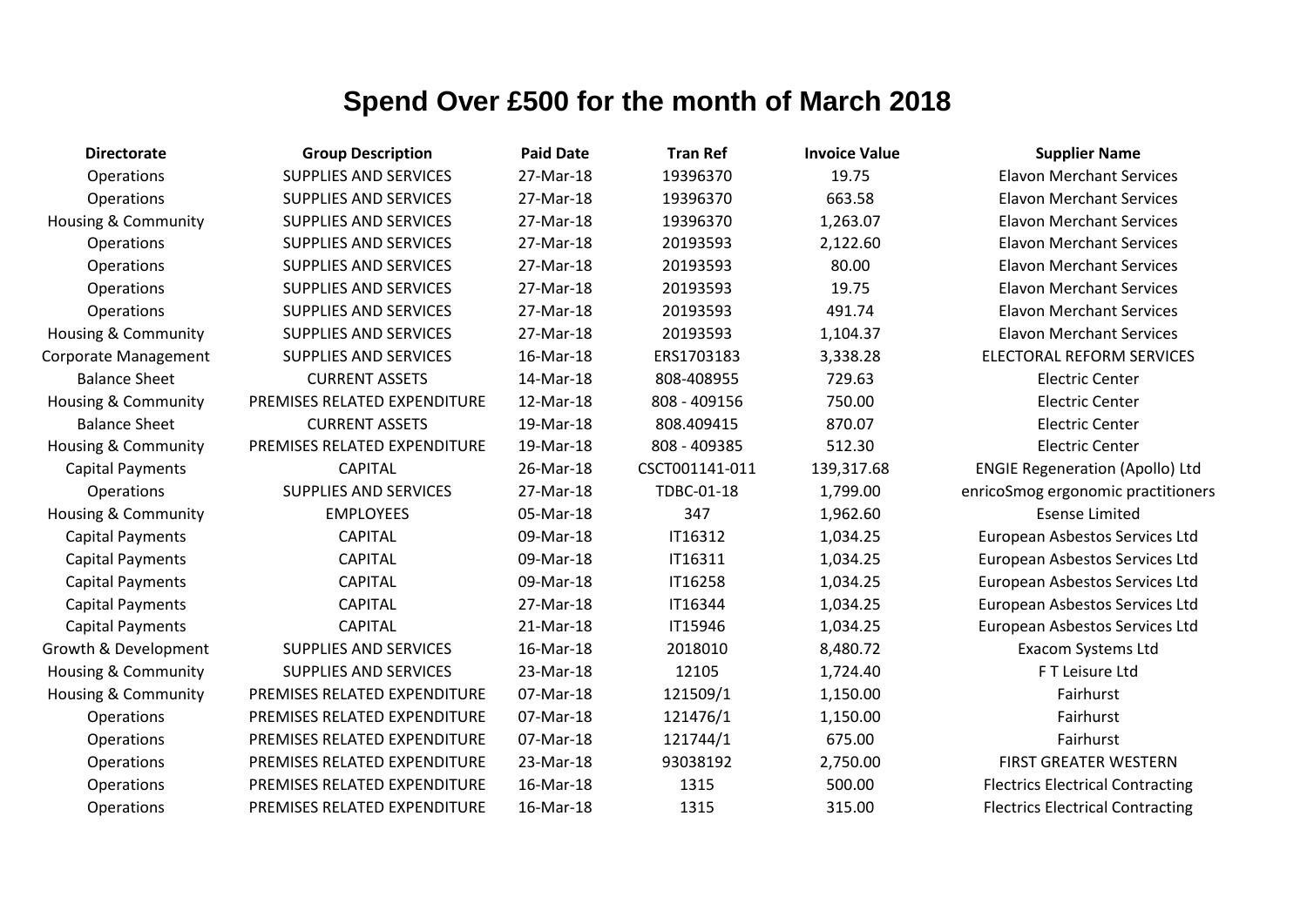| <b>Directorate</b>             | <b>Group Description</b>      | <b>Paid Date</b> | <b>Tran Ref</b>   | <b>Invoice Value</b> | <b>Supplier Name</b>               |
|--------------------------------|-------------------------------|------------------|-------------------|----------------------|------------------------------------|
| Operations                     | TRANSPORT RELATED EXPENDITURE | 27-Mar-18        | 176909            | 7,290.76             | Fleet Solutions from BT            |
| Operations                     | TRANSPORT RELATED EXPENDITURE | 27-Mar-18        | 176909            | 1,576.15             | Fleet Solutions from BT            |
| <b>Housing &amp; Community</b> | PREMISES RELATED EXPENDITURE  | 09-Mar-18        | 1013314           | 665.00               | G & L Consultancy Ltd              |
| Housing & Community            | PREMISES RELATED EXPENDITURE  | 21-Mar-18        | 1013430           | 3,380.00             | G & L Consultancy Ltd              |
| Housing & Community            | PREMISES RELATED EXPENDITURE  | 21-Mar-18        | 1013431           | 1,300.00             | G & L Consultancy Ltd              |
| Housing & Community            | <b>EMPLOYEES</b>              | 21-Mar-18        | 1031451           | 260.00               | G & L Consultancy Ltd              |
| Housing & Community            | <b>EMPLOYEES</b>              | 21-Mar-18        | 1013487           | 795.00               | G & L Consultancy Ltd              |
| Housing & Community            | <b>EMPLOYEES</b>              | 21-Mar-18        | 1013388           | 1,280.00             | G & L Consultancy Ltd              |
| <b>Housing &amp; Community</b> | <b>SUPPLIES AND SERVICES</b>  | 21-Mar-18        | 1013488           | 520.00               | G & L Consultancy Ltd              |
| <b>Operations</b>              | <b>SUPPLIES AND SERVICES</b>  | 14-Mar-18        | 666568            | 2,940.00             | G M Treble Ltd                     |
| Housing & Community            | <b>SUPPLIES AND SERVICES</b>  | 27-Mar-18        | <b>INV-0347</b>   | 1,500.00             | <b>Gatherwill Limited</b>          |
| Growth & Development           | <b>SUPPLIES AND SERVICES</b>  | 16-Mar-18        | D250110891804     | 777.48               | GE CAPITAL EQUIPMENT FINANCE LTD   |
| Operations                     | THIRD PARTY PAYMENTS          | 07-Mar-18        | SI-053750         | 90,750.00            | <b>GLL (Trading) Limited</b>       |
| Corporate Management           | <b>SUPPLIES AND SERVICES</b>  | 26-Mar-18        | 8798716           | 12,657.25            | <b>Grant Thornton LLP</b>          |
| Housing & Community            | <b>SUPPLIES AND SERVICES</b>  | 23-Mar-18        | L2041             | 6,760.00             | <b>Haldons Ltd</b>                 |
| Housing & Community            | <b>SUPPLIES AND SERVICES</b>  | 23-Mar-18        | L2041             | 220.00               | Haldons Ltd                        |
| Growth & Development           | <b>SUPPLIES AND SERVICES</b>  | 05-Mar-18        | 797               | 856.25               | <b>Harrison Brookes Architects</b> |
| Housing & Community            | <b>EMPLOYEES</b>              | 14-Mar-18        | 1008323229        | 1,750.00             | <b>HAYS Specialist Recruitment</b> |
| Housing & Community            | <b>EMPLOYEES</b>              | 23-Mar-18        | 1008344637        | 1,750.00             | <b>HAYS Specialist Recruitment</b> |
| <b>Housing &amp; Community</b> | <b>EMPLOYEES</b>              | 27-Mar-18        | 1008367301        | 1,312.50             | <b>HAYS Specialist Recruitment</b> |
| Operations                     | <b>SUPPLIES AND SERVICES</b>  | 05-Mar-18        | 513686            | 998.97               | HighSpeed Office Limited           |
| Operations                     | TRANSPORT RELATED EXPENDITURE | 27-Mar-18        | <b>DD DEC-MAR</b> | 1,844.52             | Hitachi Capital Business Finance   |
| Operations                     | <b>SUPPLIES AND SERVICES</b>  | 16-Mar-18        | 249856            | 5,658.00             | <b>HMCTS</b>                       |
| <b>Housing &amp; Community</b> | <b>SUPPLIES AND SERVICES</b>  | 16-Mar-18        | 8E+14             | 5,888.00             | <b>HMCTS</b>                       |
| Housing & Community            | <b>SUPPLIES AND SERVICES</b>  | 15-Mar-18        | 8E+14             | 2,517.00             | <b>HMCTS</b>                       |
| Operations                     | <b>SUPPLIES AND SERVICES</b>  | 15-Mar-18        | 264139            | 3,747.00             | <b>HMCTS</b>                       |
| <b>Housing &amp; Community</b> | <b>SUPPLIES AND SERVICES</b>  | 16-Mar-18        | 8E+14             | 3,377.00             | <b>HMCTS</b>                       |
| <b>Housing &amp; Community</b> | <b>SUPPLIES AND SERVICES</b>  | 16-Mar-18        | 8E+14             | 5,805.00             | <b>HMCTS</b>                       |
| <b>Housing &amp; Community</b> | <b>SUPPLIES AND SERVICES</b>  | 16-Mar-18        | 8E+14             | 1,846.00             | <b>HMCTS</b>                       |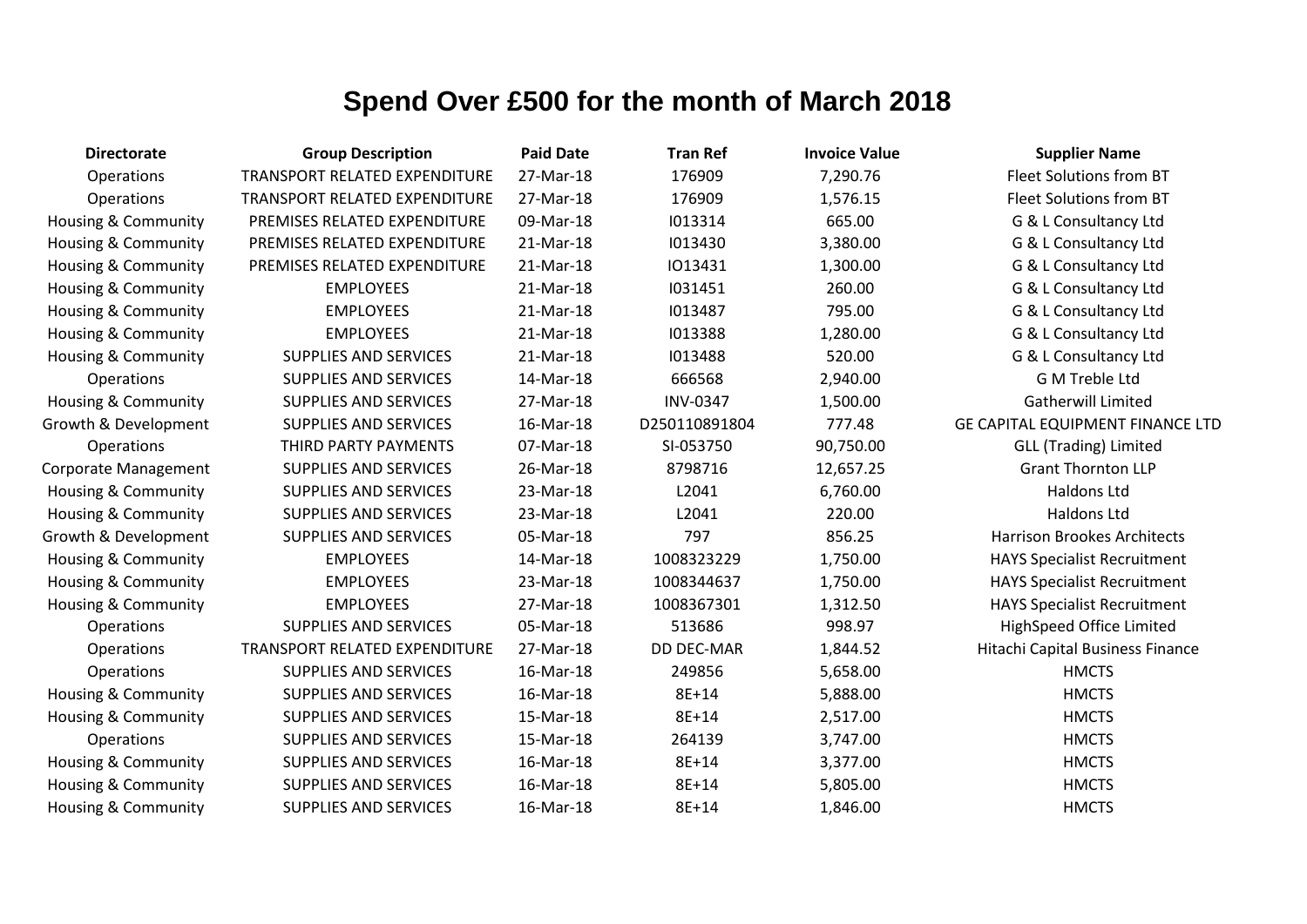| <b>Directorate</b>             | <b>Group Description</b>      | <b>Paid Date</b> | <b>Tran Ref</b> | <b>Invoice Value</b> | <b>Supplier Name</b>           |
|--------------------------------|-------------------------------|------------------|-----------------|----------------------|--------------------------------|
| <b>Housing &amp; Community</b> | <b>SUPPLIES AND SERVICES</b>  | 27-Mar-18        | 8E+14           | 3,651.00             | <b>HMCTS</b>                   |
| Operations                     | <b>SUPPLIES AND SERVICES</b>  | 27-Mar-18        | 19022018        | 1,761.00             | <b>HMCTS</b>                   |
| Operations                     | <b>SUPPLIES AND SERVICES</b>  | 27-Mar-18        | 29092017        | 2,490.00             | <b>HMCTS</b>                   |
| <b>Housing &amp; Community</b> | <b>SUPPLIES AND SERVICES</b>  | 29-Mar-18        | PCOLO15803      | 3,065.00             | <b>HMCTS</b>                   |
| Growth & Development           | <b>SUPPLIES AND SERVICES</b>  | 09-Mar-18        | 11651           | 5,000.00             | Horwath HTL Ltd                |
| Growth & Development           | <b>SUPPLIES AND SERVICES</b>  | 09-Mar-18        | 11651           | 5,000.00             | Horwath HTL Ltd                |
| Housing & Community            | PREMISES RELATED EXPENDITURE  | 12-Mar-18        | 994/0140654     | 521.90               | Howdens Joinery                |
| Housing & Community            | PREMISES RELATED EXPENDITURE  | 14-Mar-18        | 994/0140867     | 557.75               | Howdens Joinery                |
| Housing & Community            | PREMISES RELATED EXPENDITURE  | 16-Mar-18        | 994/0140873     | 947.45               | Howdens Joinery                |
| Housing & Community            | PREMISES RELATED EXPENDITURE  | 16-Mar-18        | 994/0140872     | 706.67               | Howdens Joinery                |
| <b>Housing &amp; Community</b> | PREMISES RELATED EXPENDITURE  | 19-Mar-18        | 994/0141040     | 764.69               | Howdens Joinery                |
| Housing & Community            | PREMISES RELATED EXPENDITURE  | 19-Mar-18        | 994/0141029     | 827.02               | Howdens Joinery                |
| Housing & Community            | PREMISES RELATED EXPENDITURE  | 23-Mar-18        | 994/0141345     | 879.93               | Howdens Joinery                |
| Housing & Community            | PREMISES RELATED EXPENDITURE  | 23-Mar-18        | 994/0141341     | 556.96               | Howdens Joinery                |
| <b>Housing &amp; Community</b> | PREMISES RELATED EXPENDITURE  | 26-Mar-18        | 994/0141504     | 598.04               | Howdens Joinery                |
| Housing & Community            | PREMISES RELATED EXPENDITURE  | 29-Mar-18        | 994/0141517     | 695.75               | Howdens Joinery                |
| Housing & Community            | PREMISES RELATED EXPENDITURE  | 29-Mar-18        | 994/0141506     | 871.98               | Howdens Joinery                |
| <b>Housing &amp; Community</b> | PREMISES RELATED EXPENDITURE  | 29-Mar-18        | 994/0141503     | 528.40               | Howdens Joinery                |
| Operations                     | <b>SUPPLIES AND SERVICES</b>  | 16-Mar-18        | 110105          | 4,666.54             | <b>IDOX Software Ltd</b>       |
| Growth & Development           | <b>SUPPLIES AND SERVICES</b>  | 16-Mar-18        | 110106          | 16,625.31            | <b>IDOX Software Ltd</b>       |
| Operations                     | <b>SUPPLIES AND SERVICES</b>  | 16-Mar-18        | 110110          | 7,858.10             | <b>IDOX Software Ltd</b>       |
| Operations                     | <b>SUPPLIES AND SERVICES</b>  | 05-Mar-18        | GM754849        | 520.00               | Idverde                        |
| Operations                     | THIRD PARTY PAYMENTS          | 21-Mar-18        | GM756084        | 51,462.58            | Idverde                        |
| Housing & Community            | PREMISES RELATED EXPENDITURE  | 21-Mar-18        | SI-302983       | 551.91               | Impey Showers Ltd              |
| <b>Housing &amp; Community</b> | TRANSPORT RELATED EXPENDITURE | 09-Mar-18        | 1977155         | 2,989.38             | Inchcape Fleet Solutions       |
| <b>Capital Payments</b>        | <b>CAPITAL</b>                | 27-Mar-18        | 2371326         | 5,177.00             | <b>INDESPENSION LTD</b>        |
| Operations                     | <b>SUPPLIES AND SERVICES</b>  | 05-Mar-18        | 3719951         | 368.92               | <b>INSIGHT DIRECT (UK) LTD</b> |
| Operations                     | <b>SUPPLIES AND SERVICES</b>  | 05-Mar-18        | 3719951         | 368.92               | <b>INSIGHT DIRECT (UK) LTD</b> |
| Operations                     | <b>SUPPLIES AND SERVICES</b>  | 05-Mar-18        | 3749292         | 364.15               | <b>INSIGHT DIRECT (UK) LTD</b> |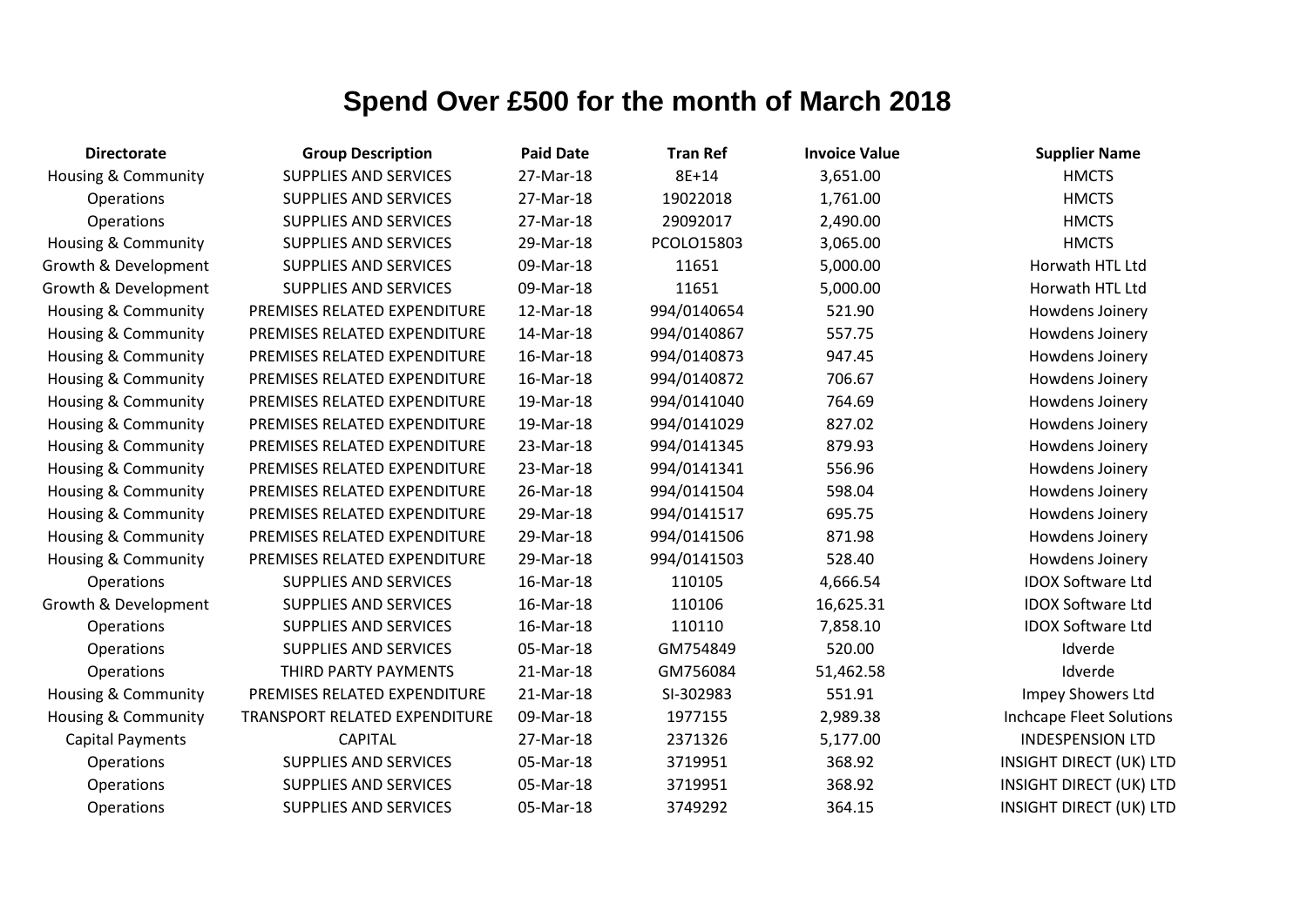| <b>Directorate</b>             | <b>Group Description</b>     | <b>Paid Date</b> | <b>Tran Ref</b> | <b>Invoice Value</b> | <b>Supplier Name</b>           |
|--------------------------------|------------------------------|------------------|-----------------|----------------------|--------------------------------|
| Operations                     | <b>SUPPLIES AND SERVICES</b> | 05-Mar-18        | 3749292         | 329.26               | <b>INSIGHT DIRECT (UK) LTD</b> |
| <b>Housing &amp; Community</b> | <b>SUPPLIES AND SERVICES</b> | 05-Mar-18        | 177896WJ        | 1,250.00             | Interserve FS (UK) Ltd         |
| Housing & Community            | PREMISES RELATED EXPENDITURE | 05-Mar-18        | 161             | 855.00               | J C Electrical Services        |
| Operations                     | PREMISES RELATED EXPENDITURE | 05-Mar-18        | 161             | 120.00               | J C Electrical Services        |
| Housing & Community            | PREMISES RELATED EXPENDITURE | 12-Mar-18        | 162             | 1,005.00             | J C Electrical Services        |
| Housing & Community            | PREMISES RELATED EXPENDITURE | 19-Mar-18        | 163             | 505.00               | J C Electrical Services        |
| <b>Housing &amp; Community</b> | PREMISES RELATED EXPENDITURE | 26-Mar-18        | 164             | 610.00               | J C Electrical Services        |
| Housing & Community            | PREMISES RELATED EXPENDITURE | 27-Mar-18        | 165             | 985.00               | J C Electrical Services        |
| Operations                     | <b>SUPPLIES AND SERVICES</b> | 07-Mar-18        | 70406           | 4,572.67             | <b>JCB Finance Ltd</b>         |
| Operations                     | <b>SUPPLIES AND SERVICES</b> | 29-Mar-18        | 0710/0133499    | 888.75               | <b>JEWSON LTD</b>              |
| Housing & Community            | PREMISES RELATED EXPENDITURE | 14-Mar-18        | 2590            | 600.00               | JJK Cleaning & Guttering Ltd   |
| <b>Housing &amp; Community</b> | <b>SUPPLIES AND SERVICES</b> | 16-Mar-18        | 502170          | 1,187.50             | Kirona Solutions Ltd           |
| Housing & Community            | <b>SUPPLIES AND SERVICES</b> | 27-Mar-18        | 502246          | 712.50               | Kirona Solutions Ltd           |
| Operations                     | <b>SUPPLIES AND SERVICES</b> | 09-Mar-18        | SI0254706       | 564.75               | <b>KLIPSPRINGER</b>            |
| Operations                     | <b>SUPPLIES AND SERVICES</b> | 09-Mar-18        | SI0254706       | 176.00               | <b>KLIPSPRINGER</b>            |
| Operations                     | <b>SUPPLIES AND SERVICES</b> | 09-Mar-18        | SI0254706       | 9.00                 | <b>KLIPSPRINGER</b>            |
| <b>Capital Payments</b>        | <b>CAPITAL</b>               | 05-Mar-18        | SI223759        | 6,262.06             | <b>KOMPAN LTD</b>              |
| Operations                     | SUPPLIES AND SERVICES        | 09-Mar-18        | 1135689014      | 8,339.19             | Konica Minolta                 |
| <b>Capital Payments</b>        | <b>CAPITAL</b>               | 29-Mar-18        | 1133323581      | 1,590.92             | Konica Minolta                 |
| <b>Capital Payments</b>        | <b>CAPITAL</b>               | 29-Mar-18        | 1133323581      | 348.00               | Konica Minolta                 |
| <b>Capital Payments</b>        | <b>CAPITAL</b>               | 29-Mar-18        | 1133323581      | 213.60               | Konica Minolta                 |
| <b>Capital Payments</b>        | <b>CAPITAL</b>               | 29-Mar-18        | 1133323581      | 127.65               | Konica Minolta                 |
| Housing & Community            | PREMISES RELATED EXPENDITURE | 27-Mar-18        | 2290            | 865.00               | L J Langabeer                  |
| Growth & Development           | <b>SUPPLIES AND SERVICES</b> | 23-Mar-18        | 3318            | 975.00               | Lacey Hickie Caley Limited     |
| <b>Housing &amp; Community</b> | <b>SUPPLIES AND SERVICES</b> | 05-Mar-18        | ARINV/00275212  | 7,112.50             | Lambert Smith Hampton          |
| Operations                     | <b>SUPPLIES AND SERVICES</b> | 14-Mar-18        | 61061           | 922.25               | <b>LANDMARK TRADING</b>        |
| Corporate Management           | <b>SUPPLIES AND SERVICES</b> | 16-Mar-18        | PST//04152      | 618.12               | Latcham Direct Ltd             |
| Corporate Management           | <b>SUPPLIES AND SERVICES</b> | 16-Mar-18        | 293080          | 382.29               | Latcham Direct Ltd             |
| <b>Corporate Management</b>    | <b>SUPPLIES AND SERVICES</b> | 16-Mar-18        | 293080          | 140.00               | Latcham Direct Ltd             |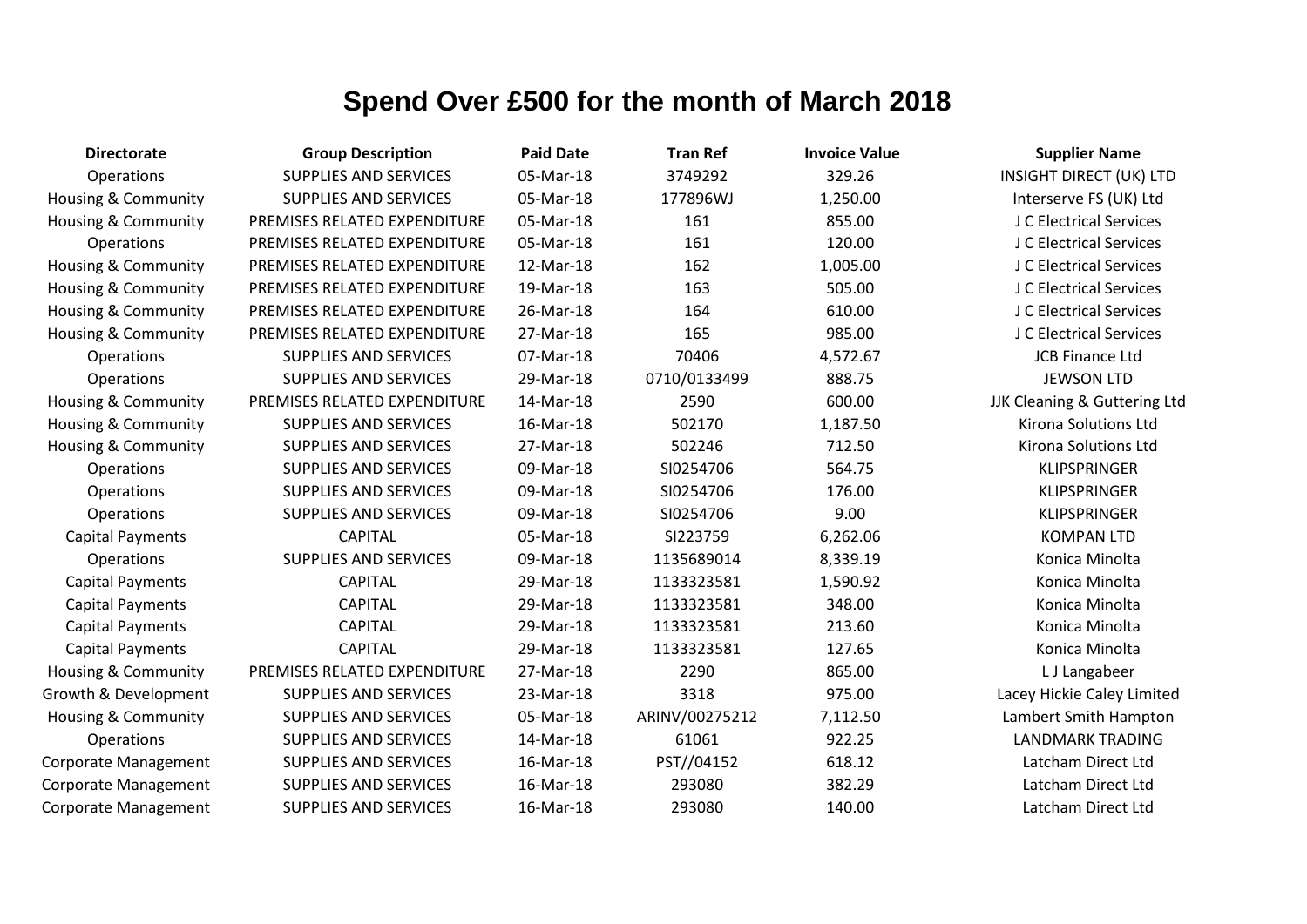| <b>Directorate</b>             | <b>Group Description</b>             | <b>Paid Date</b> | <b>Tran Ref</b> | <b>Invoice Value</b> | <b>Supplier Name</b>                       |
|--------------------------------|--------------------------------------|------------------|-----------------|----------------------|--------------------------------------------|
| <b>Corporate Management</b>    | <b>SUPPLIES AND SERVICES</b>         | 16-Mar-18        | 293080          | 110.00               | Latcham Direct Ltd                         |
| Growth & Development           | <b>SUPPLIES AND SERVICES</b>         | 26-Mar-18        | 105023          | 2,400.00             | LAVAT Consulting Ltd T/A PSTAX             |
| Operations                     | <b>TRANSPORT RELATED EXPENDITURE</b> | 12-Mar-18        | XMIN152449      | 966.30               | Lex Autolease Ltd                          |
| Operations                     | TRANSPORT RELATED EXPENDITURE        | 12-Mar-18        | DAIN329266      | 525.00               | Lex Autolease Ltd                          |
| Operations                     | TRANSPORT RELATED EXPENDITURE        | 12-Mar-18        | XMIN140749      | 529.04               | Lex Autolease Ltd                          |
| <b>Housing &amp; Community</b> | TRANSPORT RELATED EXPENDITURE        | 12-Mar-18        | MRI6629303      | 1,196.67             | Lex Autolease Ltd                          |
| Housing & Community            | TRANSPORT RELATED EXPENDITURE        | 12-Mar-18        | MRI6629303      | 302.47               | Lex Autolease Ltd                          |
| Operations                     | TRANSPORT RELATED EXPENDITURE        | 12-Mar-18        | MRI6629303      | 302.47               | Lex Autolease Ltd                          |
| Corporate Management           | TRANSPORT RELATED EXPENDITURE        | 12-Mar-18        | MRI6662318      | 3,578.40             | Lex Autolease Ltd                          |
| Operations                     | <b>SUPPLIES AND SERVICES</b>         | 05-Mar-18        | 6002749         | 2,645.00             | LG Futures Ltd                             |
| Operations                     | <b>TRANSPORT RELATED EXPENDITURE</b> | 09-Mar-18        | 69118           | 577.45               | Lloyds & Co (Letchworth) Ltd               |
| Operations                     | <b>SUPPLIES AND SERVICES</b>         | 27-Mar-18        | 128413          | 867.30               | <b>LOOMIS UK LTD</b>                       |
| Operations                     | <b>SUPPLIES AND SERVICES</b>         | 27-Mar-18        | 128414          | 580.40               | LOOMIS UK LTD                              |
| <b>Capital Payments</b>        | <b>CAPITAL</b>                       | 16-Mar-18        | 2767            | 189,898.22           | Low Carbon Exchange Ltd                    |
| <b>Capital Payments</b>        | <b>CAPITAL</b>                       | 16-Mar-18        | 2768            | 3,847.57             | Low Carbon Exchange Ltd                    |
| <b>Capital Payments</b>        | <b>CAPITAL</b>                       | 05-Mar-18        | 404             | 2,675.00             | Low Carbon Expert Ltd                      |
| <b>Capital Payments</b>        | <b>CAPITAL</b>                       | 26-Mar-18        | 408             | 4,315.00             | Low Carbon Expert Ltd                      |
| Housing & Community            | PREMISES RELATED EXPENDITURE         | 21-Mar-18        | 20085           | 2,350.00             | M B H Industrial Services Ltd              |
| Housing & Community            | PREMISES RELATED EXPENDITURE         | 27-Mar-18        | 20142           | 574.00               | M B H Industrial Services Ltd              |
| <b>Capital Payments</b>        | <b>CAPITAL</b>                       | 05-Mar-18        | 34709/01181070  | 71,982.39            | Mace Limited                               |
| <b>Housing &amp; Community</b> | <b>SUPPLIES AND SERVICES</b>         | 09-Mar-18        | 30157           | 2,270.00             | Mailadoc Ltd                               |
| Housing & Community            | SUPPLIES AND SERVICES                | 29-Mar-18        | 30274           | 3,399.76             | Mailadoc Ltd                               |
| Housing & Community            | <b>SUPPLIES AND SERVICES</b>         | 29-Mar-18        | 30353           | 1,170.00             | Mailadoc Ltd                               |
| Housing & Community            | <b>SUPPLIES AND SERVICES</b>         | 29-Mar-18        | 30406           | 1,334.22             | Mailadoc Ltd                               |
| <b>Housing &amp; Community</b> | <b>SUPPLIES AND SERVICES</b>         | 29-Mar-18        | 30457           | 2,510.15             | Mailadoc Ltd                               |
| Operations                     | <b>SUPPLIES AND SERVICES</b>         | 27-Mar-18        | 184022          | 1,100.00             | Mangar linternational Ltd                  |
| Operations                     | SUPPLIES AND SERVICES                | 27-Mar-18        | 184022          | 10.21                | Mangar linternational Ltd                  |
| Operations                     | SUPPLIES AND SERVICES                | 27-Mar-18        | 184022          | 285.00               | Mangar linternational Ltd                  |
| Operations                     | <b>SUPPLIES AND SERVICES</b>         | 27-Mar-18        | SI204893        | 299.56               | <b>MasterCard Payment Gateway Services</b> |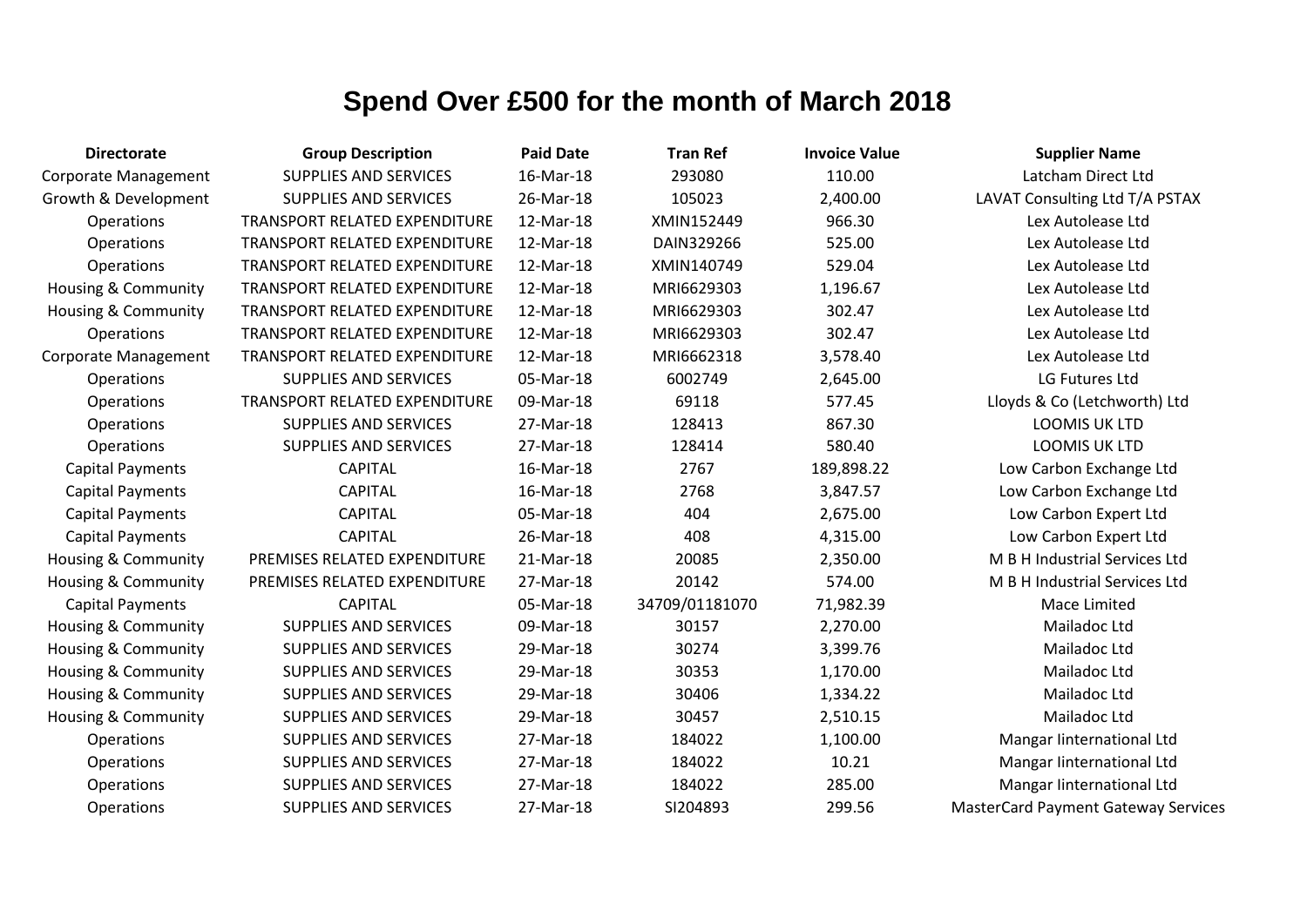| <b>Directorate</b>             | <b>Group Description</b>     | <b>Paid Date</b> | <b>Tran Ref</b>  | <b>Invoice Value</b> | <b>Supplier Name</b>                       |
|--------------------------------|------------------------------|------------------|------------------|----------------------|--------------------------------------------|
| Operations                     | <b>SUPPLIES AND SERVICES</b> | 27-Mar-18        | SI204893         | 81.78                | <b>MasterCard Payment Gateway Services</b> |
| Operations                     | <b>SUPPLIES AND SERVICES</b> | 27-Mar-18        | SI204893         | 13.27                | <b>MasterCard Payment Gateway Services</b> |
| Operations                     | <b>SUPPLIES AND SERVICES</b> | 27-Mar-18        | SI204893         | 2.91                 | <b>MasterCard Payment Gateway Services</b> |
| Housing & Community            | <b>SUPPLIES AND SERVICES</b> | 27-Mar-18        | SI204893         | 153.46               | <b>MasterCard Payment Gateway Services</b> |
| Operations                     | <b>SUPPLIES AND SERVICES</b> | 27-Mar-18        | SI204893         | 9.02                 | <b>MasterCard Payment Gateway Services</b> |
| Operations                     | <b>SUPPLIES AND SERVICES</b> | 27-Mar-18        | SI205189         | 290.77               | <b>MasterCard Payment Gateway Services</b> |
| Operations                     | <b>SUPPLIES AND SERVICES</b> | 27-Mar-18        | SI205189         | 370.09               | <b>MasterCard Payment Gateway Services</b> |
| Operations                     | <b>SUPPLIES AND SERVICES</b> | 27-Mar-18        | SI205189         | 22.63                | <b>MasterCard Payment Gateway Services</b> |
| Operations                     | <b>SUPPLIES AND SERVICES</b> | 27-Mar-18        | SI205189         | 2.86                 | <b>MasterCard Payment Gateway Services</b> |
| Housing & Community            | <b>SUPPLIES AND SERVICES</b> | 27-Mar-18        | SI205189         | 250.20               | <b>MasterCard Payment Gateway Services</b> |
| Operations                     | <b>SUPPLIES AND SERVICES</b> | 27-Mar-18        | SI205189         | 8.45                 | <b>MasterCard Payment Gateway Services</b> |
| <b>Balance Sheet</b>           | <b>HOLDING ACCOUNTS</b>      | 14-Mar-18        | IN22851          | 25,030.48            | Matrix SCM Ltd                             |
| <b>Balance Sheet</b>           | <b>HOLDING ACCOUNTS</b>      | 14-Mar-18        | IN23016          | 20,828.62            | Matrix SCM Ltd                             |
| <b>Balance Sheet</b>           | <b>HOLDING ACCOUNTS</b>      | 14-Mar-18        | IN22934          | 22,916.84            | Matrix SCM Ltd                             |
| <b>Balance Sheet</b>           | <b>HOLDING ACCOUNTS</b>      | 23-Mar-18        | IN23105          | 23,898.29            | Matrix SCM Ltd                             |
| Corporate Management           | THIRD PARTY PAYMENTS         | 26-Mar-18        | 3109618          | 16,742.91            | MENDIP DISTRICT COUNCIL                    |
| Operations                     | THIRD PARTY PAYMENTS         | 27-Mar-18        | 3109650          | 15,330.00            | MENDIP DISTRICT COUNCIL                    |
| Operations                     | PREMISES RELATED EXPENDITURE | 12-Mar-18        | M2821            | 3,622.55             | Mercury Infrastructure Services Ltd        |
| Operations                     | PREMISES RELATED EXPENDITURE | 07-Mar-18        | M3040            | 257.60               | Mercury Infrastructure Services Ltd        |
| Operations                     | PREMISES RELATED EXPENDITURE | 07-Mar-18        | M3040            | 253.20               | Mercury Infrastructure Services Ltd        |
| Operations                     | PREMISES RELATED EXPENDITURE | 07-Mar-18        | M3040            | 104.20               | Mercury Infrastructure Services Ltd        |
| Operations                     | <b>SUPPLIES AND SERVICES</b> | 05-Mar-18        | 4472             | 2,196.90             | Microcopy Systems Ltd                      |
| <b>Capital Payments</b>        | <b>CAPITAL</b>               | 12-Mar-18        | IN028402/008     | 492,368.10           | Midas Construction Ltd.                    |
| <b>Housing &amp; Community</b> | <b>TRANSFER PAYMENTS</b>     | 27-Mar-18        | <b>EPRF 1174</b> | 9,737.00             | MIND IN TAUNTON AND WEST SOMERSET          |
| Operations                     | <b>SUPPLIES AND SERVICES</b> | 09-Mar-18        | MMSI 13          | 680.00               | Minehead Middle School                     |
| <b>Capital Payments</b>        | <b>CAPITAL</b>               | 14-Mar-18        | IN004457/005     | 227,623.29           | Mi-Space (UK) Ltd                          |
| <b>Capital Payments</b>        | <b>CAPITAL</b>               | 14-Mar-18        | IN004456/013     | 36,692.93            | Mi-Space (UK) Ltd                          |
| <b>Capital Payments</b>        | <b>CAPITAL</b>               | 14-Mar-18        | IN004455/003     | 2,567.92             | Mi-Space (UK) Ltd                          |
| <b>Capital Payments</b>        | <b>CAPITAL</b>               | 26-Mar-18        | IN004475/006     | 101,654.10           | Mi-Space (UK) Ltd                          |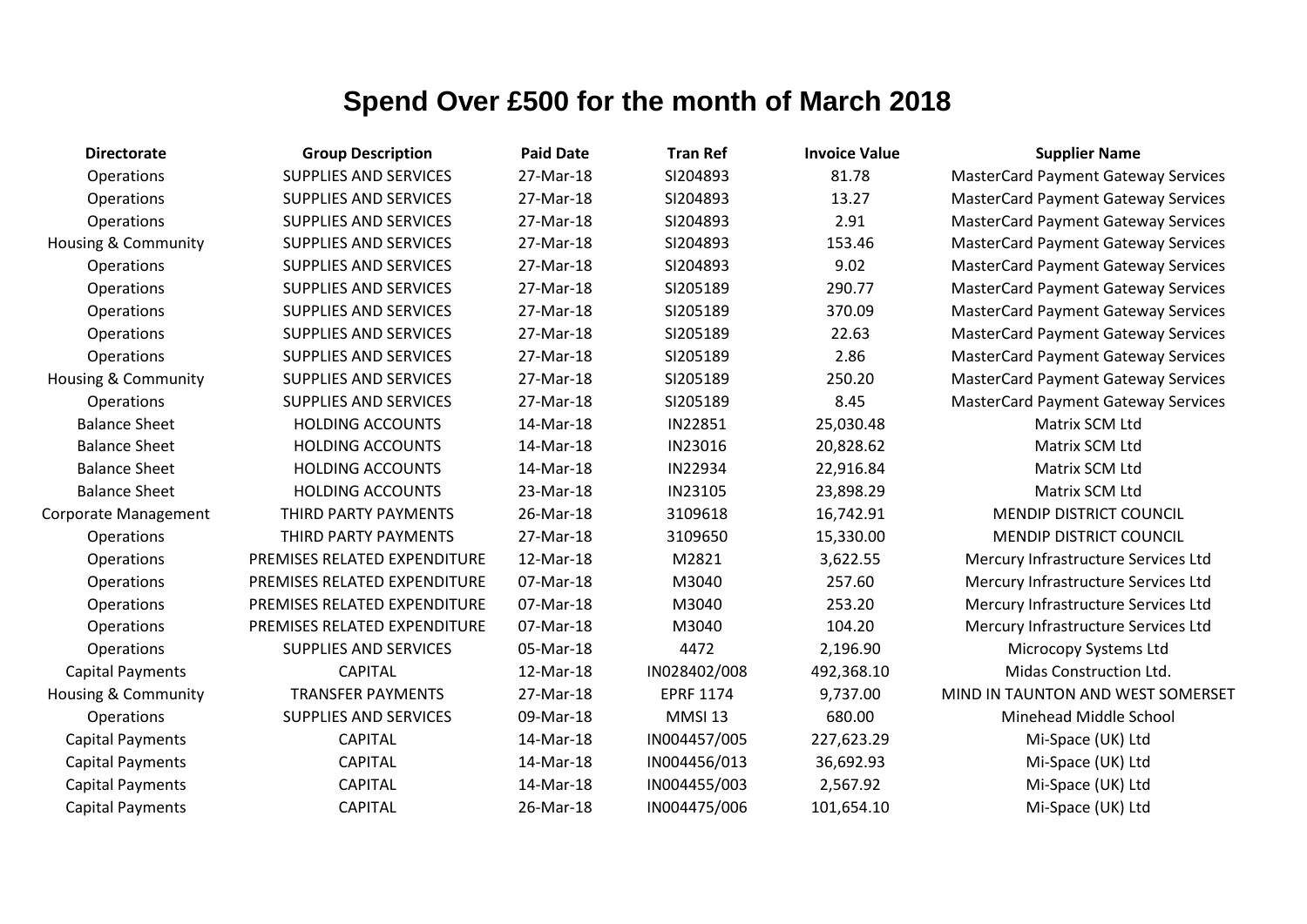| <b>Directorate</b>             | <b>Group Description</b>      | <b>Paid Date</b> | <b>Tran Ref</b> | <b>Invoice Value</b> | <b>Supplier Name</b>                   |
|--------------------------------|-------------------------------|------------------|-----------------|----------------------|----------------------------------------|
| <b>Capital Payments</b>        | <b>CAPITAL</b>                | 14-Mar-18        | 70162           | 7,564.18             | MITIE PROPERTY SERVICES (UK) LTD       |
| <b>Housing &amp; Community</b> | PREMISES RELATED EXPENDITURE  | 07-Mar-18        | 64105/91557995  | 18,144.71            | MITIE PROPERTY SERVICES (UK) LTD       |
| <b>Capital Payments</b>        | <b>CAPITAL</b>                | 09-Mar-18        | 64105/91557999  | 33,143.47            | MITIE PROPERTY SERVICES (UK) LTD       |
| <b>Housing &amp; Community</b> | PREMISES RELATED EXPENDITURE  | 27-Mar-18        | MPM-BS-01180    | 29,530.18            | MITIE PROPERTY SERVICES (UK) LTD       |
| Operations                     | <b>SUPPLIES AND SERVICES</b>  | 21-Mar-18        | 52/657265       | 1,943.83             | MITIE Security Ltd                     |
| Operations                     | PREMISES RELATED EXPENDITURE  | 27-Mar-18        | 0338-157610     | 2,791.50             | Montagu Evans LLP                      |
| <b>Housing &amp; Community</b> | PREMISES RELATED EXPENDITURE  | 07-Mar-18        | 192             | 546.48               | Mr Keven Pearse                        |
| <b>Housing &amp; Community</b> | PREMISES RELATED EXPENDITURE  | 07-Mar-18        | 192             | 214.50               | Mr Keven Pearse                        |
| <b>Housing &amp; Community</b> | PREMISES RELATED EXPENDITURE  | 14-Mar-18        | 193             | 698.37               | Mr Keven Pearse                        |
| <b>Housing &amp; Community</b> | PREMISES RELATED EXPENDITURE  | 23-Mar-18        | 194             | 695.33               | Mr Keven Pearse                        |
| <b>Housing &amp; Community</b> | PREMISES RELATED EXPENDITURE  | 27-Mar-18        | 195             | 725.57               | Mr Keven Pearse                        |
| <b>Capital Payments</b>        | <b>CAPITAL</b>                | 29-Mar-18        | 418296          | 29,500.00            | MST LTD T/A PARKINS INDUSTRIAL SUPP    |
| <b>Capital Payments</b>        | <b>CAPITAL</b>                | 29-Mar-18        | 418294          | 5,900.00             | MST LTD T/A PARKINS INDUSTRIAL SUPP    |
| Operations                     | TRANSPORT RELATED EXPENDITURE | 27-Mar-18        | 418723          | 577.49               | MST LTD T/A PARKINS INDUSTRIAL SUPP    |
| Growth & Development           | SUPPLIES AND SERVICES         | 07-Mar-18        | AREXT/00202124  | 3,750.06             | <b>National Express Ltd</b>            |
| <b>Capital Payments</b>        | <b>CAPITAL</b>                | 23-Mar-18        | 18020273        | 83,558.06            | Nationwide Windows Ltd                 |
| Operations                     | <b>SUPPLIES AND SERVICES</b>  | 05-Mar-18        | 9014            | 3,750.00             | Neil Curtis & Sons Funeral Contractors |
| Operations                     | <b>SUPPLIES AND SERVICES</b>  | 14-Mar-18        | 9019            | 8,675.00             | Neil Curtis & Sons Funeral Contractors |
| Operations                     | <b>SUPPLIES AND SERVICES</b>  | 21-Mar-18        | 9021            | 6,800.00             | Neil Curtis & Sons Funeral Contractors |
| <b>Capital Payments</b>        | <b>CAPITAL</b>                | 23-Mar-18        | 9023            | 1,740.00             | Neil Curtis & Sons Funeral Contractors |
| <b>Capital Payments</b>        | <b>CAPITAL</b>                | 21-Mar-18        | 9022            | 1,580.00             | Neil Curtis & Sons Funeral Contractors |
| <b>Capital Payments</b>        | <b>CAPITAL</b>                | 21-Mar-18        | 9022            | 1,140.00             | Neil Curtis & Sons Funeral Contractors |
| Operations                     | <b>SUPPLIES AND SERVICES</b>  | 05-Mar-18        | <b>INV01277</b> | 1,573.06             | <b>Nexus Fusion Limited</b>            |
| Operations                     | <b>SUPPLIES AND SERVICES</b>  | 05-Mar-18        | <b>INV01279</b> | 3,150.00             | <b>Nexus Fusion Limited</b>            |
| Operations                     | <b>SUPPLIES AND SERVICES</b>  | 23-Mar-18        | <b>INV01458</b> | 572.88               | <b>Nexus Fusion Limited</b>            |
| Growth & Development           | <b>SUPPLIES AND SERVICES</b>  | 14-Mar-18        | 718194          | 1,000.00             | NO 5 CHAMBERS LTD                      |
| <b>Balance Sheet</b>           | <b>CURRENT ASSETS</b>         | 27-Mar-18        | SI/04410072     | 868.20               | Nomix Enviro Limited                   |
| Cost of Services               | <b>SUPPLIES AND SERVICES</b>  | 27-Mar-18        | 201017          | 3,383.78             | Oake Manor Golf Club Ltd               |
| <b>Cost of Services</b>        | <b>SUPPLIES AND SERVICES</b>  | 27-Mar-18        | 201017          | 666.22               | Oake Manor Golf Club Ltd               |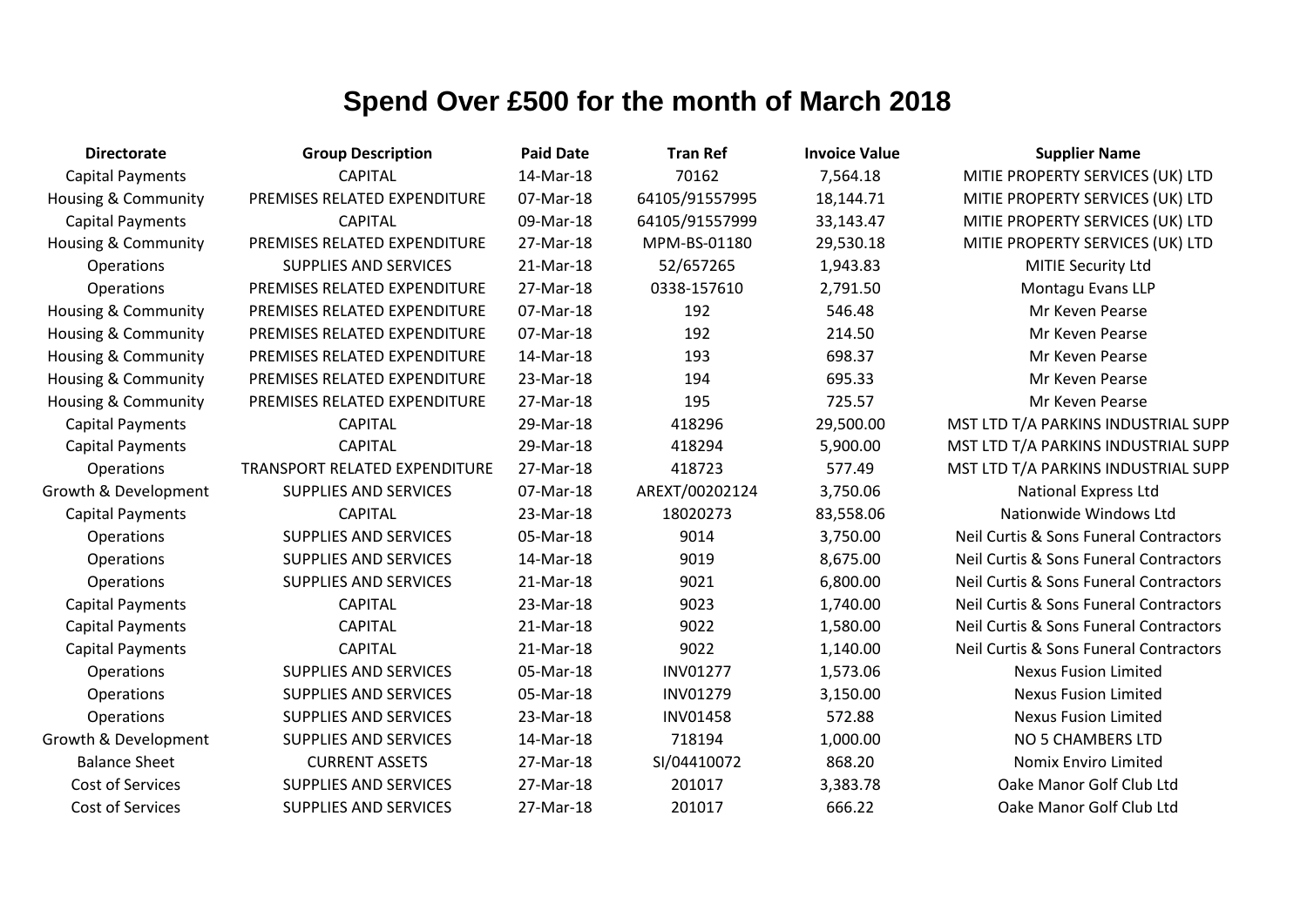| <b>Directorate</b>             | <b>Group Description</b>     | <b>Paid Date</b> | <b>Tran Ref</b> | <b>Invoice Value</b> | <b>Supplier Name</b>        |
|--------------------------------|------------------------------|------------------|-----------------|----------------------|-----------------------------|
| Operations                     | <b>SUPPLIES AND SERVICES</b> | 09-Mar-18        | SI/0199783      | 1,000.00             | Optivo                      |
| Housing & Community            | PREMISES RELATED EXPENDITURE | 14-Mar-18        | 1107074         | 1,950.00             | <b>Otter South West LTD</b> |
| Housing & Community            | PREMISES RELATED EXPENDITURE | 14-Mar-18        | 1107085         | 720.00               | Otter South West LTD        |
| Housing & Community            | PREMISES RELATED EXPENDITURE | 14-Mar-18        | 1107088         | 1,180.00             | Otter South West LTD        |
| <b>Housing &amp; Community</b> | PREMISES RELATED EXPENDITURE | 16-Mar-18        | 1107108         | 600.00               | Otter South West LTD        |
| <b>Capital Payments</b>        | <b>CAPITAL</b>               | 07-Mar-18        | 1107089         | 24,156.35            | <b>Otter South West LTD</b> |
| Housing & Community            | PREMISES RELATED EXPENDITURE | 16-Mar-18        | 1107118         | 660.00               | Otter South West LTD        |
| Housing & Community            | PREMISES RELATED EXPENDITURE | 16-Mar-18        | 1107117         | 600.00               | <b>Otter South West LTD</b> |
| Housing & Community            | PREMISES RELATED EXPENDITURE | 27-Mar-18        | 1107120         | 710.00               | Otter South West LTD        |
| <b>Housing &amp; Community</b> | PREMISES RELATED EXPENDITURE | 28-Mar-18        | 1107121         | 700.00               | Otter South West LTD        |
| Housing & Community            | PREMISES RELATED EXPENDITURE | 29-Mar-18        | 1107127         | 690.00               | Otter South West LTD        |
| Housing & Community            | PREMISES RELATED EXPENDITURE | 29-Mar-18        | 1107128         | 565.00               | Otter South West LTD        |
| Housing & Community            | PREMISES RELATED EXPENDITURE | 29-Mar-18        | 1107125         | 610.00               | <b>Otter South West LTD</b> |
| Housing & Community            | PREMISES RELATED EXPENDITURE | 29-Mar-18        | 1107126         | 670.00               | <b>Otter South West LTD</b> |
| Housing & Community            | PREMISES RELATED EXPENDITURE | 29-Mar-18        | 1107094         | 5,000.00             | <b>Otter South West LTD</b> |
| <b>Capital Payments</b>        | <b>CAPITAL</b>               | 07-Mar-18        | 13309           | 24,500.00            | PARSONS LANDSCAPES LTD      |
| <b>Housing &amp; Community</b> | THIRD PARTY PAYMENTS         | 28-Mar-18        | 60631992        | 536.67               | PCC for Avon and Somerset   |
| Growth & Development           | <b>SUPPLIES AND SERVICES</b> | 26-Mar-18        | 149143 MCR      | 13,991.84            | PETER BRETT ASSOCIATES      |
| Operations                     | <b>SUPPLIES AND SERVICES</b> | 21-Mar-18        | 28901343        | 575.00               | Pitney Bowes Ltd            |
| Operations                     | <b>SUPPLIES AND SERVICES</b> | 21-Mar-18        | DNO-TS12300872  | 3,154.00             | Proactis                    |
| <b>Housing &amp; Community</b> | PREMISES RELATED EXPENDITURE | 09-Mar-18        | 9707            | 1,525.00             | Pro-Fit                     |
| <b>Housing &amp; Community</b> | PREMISES RELATED EXPENDITURE | 09-Mar-18        | 9707            | $-150.00$            | Pro-Fit                     |
| Housing & Community            | PREMISES RELATED EXPENDITURE | 09-Mar-18        | 9707            | 150.00               | Pro-Fit                     |
| <b>Capital Payments</b>        | <b>CAPITAL</b>               | 21-Mar-18        | 9739            | 49,330.50            | Pro-Fit                     |
| <b>Capital Payments</b>        | <b>CAPITAL</b>               | 21-Mar-18        | 9739            | $-5,500.00$          | Pro-Fit                     |
| <b>Capital Payments</b>        | <b>CAPITAL</b>               | 21-Mar-18        | 9739            | 5,500.00             | Pro-Fit                     |
| Housing & Community            | PREMISES RELATED EXPENDITURE | 21-Mar-18        | 9740            | 1,290.00             | Pro-Fit                     |
| <b>Housing &amp; Community</b> | PREMISES RELATED EXPENDITURE | 21-Mar-18        | 9740            | $-150.00$            | Pro-Fit                     |
| <b>Housing &amp; Community</b> | PREMISES RELATED EXPENDITURE | 21-Mar-18        | 9740            | 150.00               | Pro-Fit                     |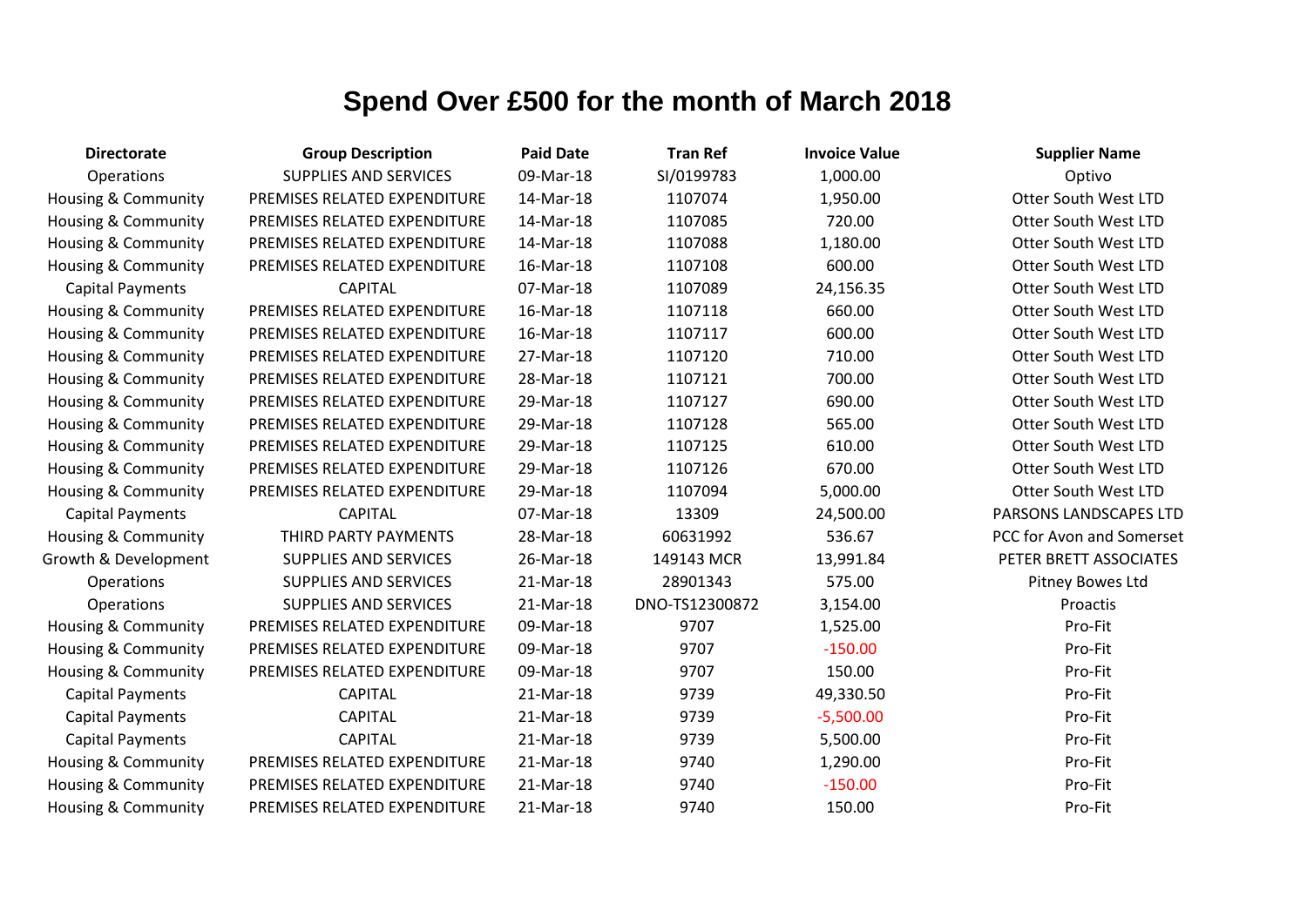| <b>Directorate</b>      | <b>Group Description</b>     | <b>Paid Date</b> | <b>Tran Ref</b>                      | <b>Invoice Value</b> | <b>Supplier Name</b>                       |
|-------------------------|------------------------------|------------------|--------------------------------------|----------------------|--------------------------------------------|
| <b>Capital Payments</b> | <b>CAPITAL</b>               | 21-Mar-18        | 9741                                 | 14,507.50            | Pro-Fit                                    |
| <b>Capital Payments</b> | <b>CAPITAL</b>               | 21-Mar-18        | 9741                                 | $-1,150.00$          | Pro-Fit                                    |
| <b>Capital Payments</b> | <b>CAPITAL</b>               | 21-Mar-18        | 9741                                 | 1,150.00             | Pro-Fit                                    |
| Operations              | <b>SUPPLIES AND SERVICES</b> | 23-Mar-18        | 176569                               | 2,432.13             | Protective Wear Supplies Ltd t/a PWS       |
| Operations              | SUPPLIES AND SERVICES        | 23-Mar-18        | 176568                               | 2,028.19             | Protective Wear Supplies Ltd t/a PWS       |
| Housing & Community     | PREMISES RELATED EXPENDITURE | 27-Mar-18        | 176521                               | 688.80               | Protective Wear Supplies Ltd t/a PWS       |
| Operations              | <b>SUPPLIES AND SERVICES</b> | 21-Mar-18        | 173202                               | 566.57               | Protective Wear Supplies Ltd t/a PWS       |
| Growth & Development    | SUPPLIES AND SERVICES        |                  | 23-Mar-18 icted Commercial Confident | 11,250.00            | <b>Redacted Commercial Confidentiality</b> |
| Housing & Community     | <b>SUPPLIES AND SERVICES</b> | 26-Mar-18        | <b>Redacted Personal Data</b>        | 712.00               | <b>Redacted Personal Data</b>              |
| Housing & Community     | <b>EMPLOYEES</b>             | 16-Mar-18        | <b>Redacted Personal Data</b>        | 631.88               | <b>Redacted Personal Data</b>              |
| Housing & Community     | <b>EMPLOYEES</b>             | 09-Mar-18        | <b>Redacted Personal Data</b>        | 631.88               | <b>Redacted Personal Data</b>              |
| Housing & Community     | <b>EMPLOYEES</b>             | 28-Mar-18        | <b>Redacted Personal Data</b>        | 786.50               | <b>Redacted Personal Data</b>              |
| Housing & Community     | <b>EMPLOYEES</b>             | 28-Mar-18        | <b>Redacted Personal Data</b>        | 636.30               | <b>Redacted Personal Data</b>              |
| Housing & Community     | <b>EMPLOYEES</b>             | 28-Mar-18        | <b>Redacted Personal Data</b>        | 752.08               | <b>Redacted Personal Data</b>              |
| Housing & Community     | <b>EMPLOYEES</b>             | 28-Mar-18        | <b>Redacted Personal Data</b>        | 804.75               | <b>Redacted Personal Data</b>              |
| Housing & Community     | <b>EMPLOYEES</b>             | 16-Mar-18        | <b>Redacted Personal Data</b>        | 631.88               | <b>Redacted Personal Data</b>              |
| Housing & Community     | <b>EMPLOYEES</b>             | 28-Mar-18        | <b>Redacted Personal Data</b>        | 1,122.85             | <b>Redacted Personal Data</b>              |
| Housing & Community     | <b>EMPLOYEES</b>             | 28-Mar-18        | <b>Redacted Personal Data</b>        | 816.35               | <b>Redacted Personal Data</b>              |
| Housing & Community     | <b>EMPLOYEES</b>             | 28-Mar-18        | <b>Redacted Personal Data</b>        | 631.88               | <b>Redacted Personal Data</b>              |
| Housing & Community     | <b>EMPLOYEES</b>             | 16-Mar-18        | <b>Redacted Personal Data</b>        | 631.88               | <b>Redacted Personal Data</b>              |
| Operations              | <b>EMPLOYEES</b>             | 07-Mar-18        | <b>Redacted Personal Data</b>        | 1,750.00             | <b>Redacted Personal Data</b>              |
| Operations              | <b>EMPLOYEES</b>             | 07-Mar-18        | <b>Redacted Personal Data</b>        | 1,750.00             | <b>Redacted Personal Data</b>              |
| Operations              | <b>EMPLOYEES</b>             | 14-Mar-18        | <b>Redacted Personal Data</b>        | 1,400.00             | <b>Redacted Personal Data</b>              |
| Operations              | <b>EMPLOYEES</b>             | 27-Mar-18        | <b>Redacted Personal Data</b>        | 1,750.00             | <b>Redacted Personal Data</b>              |
| Operations              | <b>EMPLOYEES</b>             | 27-Mar-18        | <b>Redacted Personal Data</b>        | 1,750.00             | <b>Redacted Personal Data</b>              |
| <b>Capital Payments</b> | <b>CAPITAL</b>               | 14-Mar-18        | <b>Redacted Personal Data</b>        | 12,482.05            | <b>Redacted Personal Data</b>              |
| Housing & Community     | THIRD PARTY PAYMENTS         | 09-Mar-18        | <b>Redacted Personal Data</b>        | 1,162.50             | <b>Redacted Personal Data</b>              |
| Housing & Community     | PREMISES RELATED EXPENDITURE | 21-Mar-18        | <b>Redacted Personal Data</b>        | 640.00               | <b>Redacted Personal Data</b>              |
| Housing & Community     | <b>EMPLOYEES</b>             | 27-Mar-18        | <b>Redacted Personal Data</b>        | 750.00               | <b>Redacted Personal Data</b>              |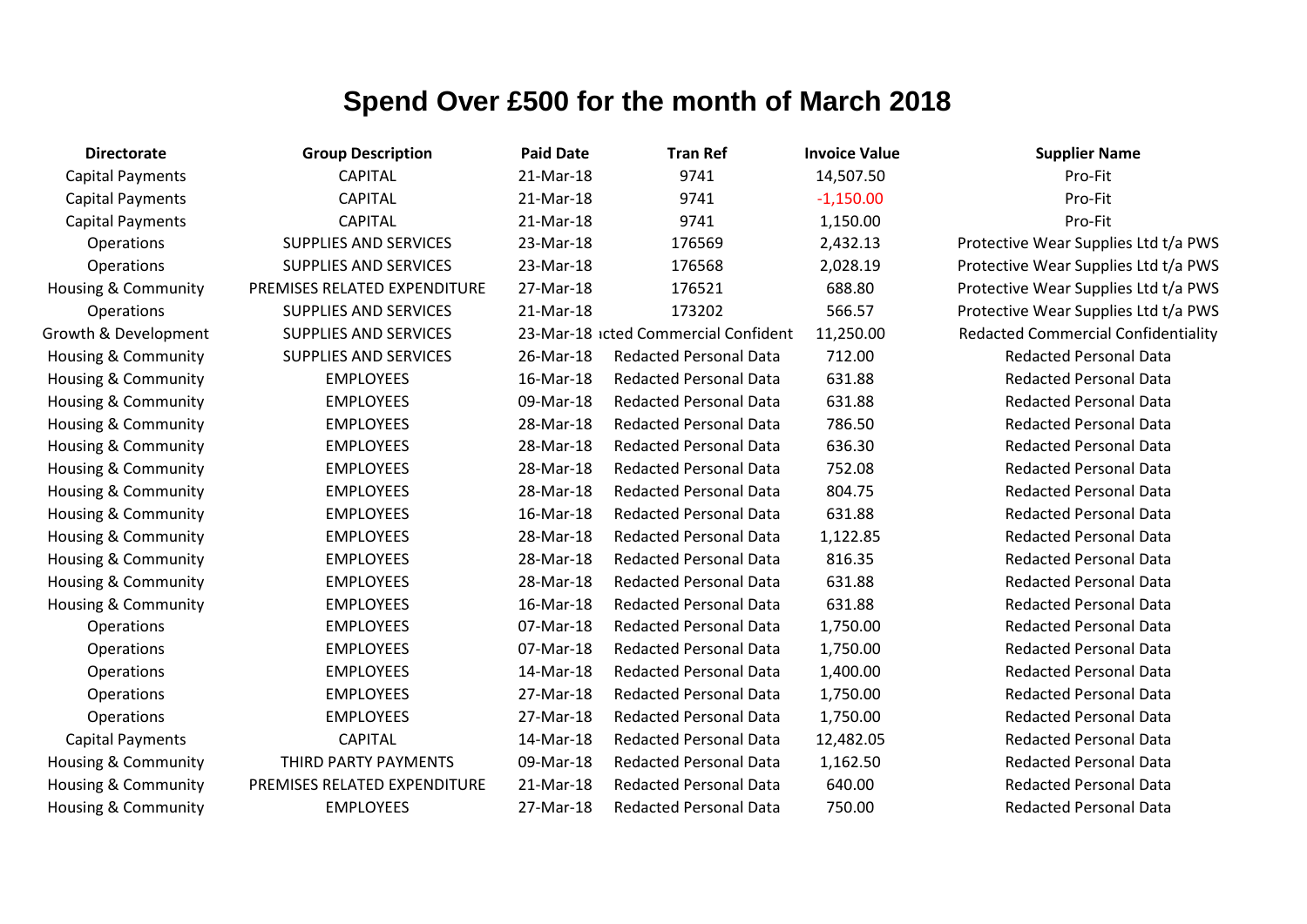| <b>Directorate</b>             | <b>Group Description</b>     | <b>Paid Date</b> | <b>Tran Ref</b>               | <b>Invoice Value</b> | <b>Supplier Name</b>     |
|--------------------------------|------------------------------|------------------|-------------------------------|----------------------|--------------------------|
| Operations                     | <b>EMPLOYEES</b>             | 05-Mar-18        | <b>Redacted Personal Data</b> | 1,950.00             | <b>Redacted Personal</b> |
| Operations                     | <b>EMPLOYEES</b>             | 12-Mar-18        | <b>Redacted Personal Data</b> | 1,560.00             | <b>Redacted Personal</b> |
| Operations                     | <b>EMPLOYEES</b>             | 05-Mar-18        | <b>Redacted Personal Data</b> | 1,755.00             | Redacted Personal        |
| Operations                     | <b>EMPLOYEES</b>             | 27-Mar-18        | <b>Redacted Personal Data</b> | 1,950.00             | <b>Redacted Personal</b> |
| Operations                     | <b>EMPLOYEES</b>             | 27-Mar-18        | <b>Redacted Personal Data</b> | 1,755.00             | <b>Redacted Personal</b> |
| Housing & Community            | <b>EMPLOYEES</b>             | 05-Mar-18        | <b>Redacted Personal Data</b> | 874.00               | Redacted Personal        |
| Housing & Community            | <b>EMPLOYEES</b>             | 16-Mar-18        | <b>Redacted Personal Data</b> | 759.00               | <b>Redacted Personal</b> |
| Housing & Community            | <b>EMPLOYEES</b>             | 09-Mar-18        | <b>Redacted Personal Data</b> | 868.25               | <b>Redacted Personal</b> |
| <b>Housing &amp; Community</b> | <b>EMPLOYEES</b>             | 09-Mar-18        | <b>Redacted Personal Data</b> | 793.50               | <b>Redacted Personal</b> |
| Housing & Community            | <b>EMPLOYEES</b>             | 09-Mar-18        | <b>Redacted Personal Data</b> | 862.50               | <b>Redacted Personal</b> |
| Housing & Community            | <b>EMPLOYEES</b>             | 23-Mar-18        | <b>Redacted Personal Data</b> | 862.50               | <b>Redacted Personal</b> |
| <b>Housing &amp; Community</b> | <b>EMPLOYEES</b>             | 28-Mar-18        | <b>Redacted Personal Data</b> | 851.00               | <b>Redacted Personal</b> |
| Housing & Community            | <b>EMPLOYEES</b>             | 28-Mar-18        | <b>Redacted Personal Data</b> | 839.50               | <b>Redacted Personal</b> |
| Housing & Community            | <b>EMPLOYEES</b>             | 14-Mar-18        | <b>Redacted Personal Data</b> | 950.00               | <b>Redacted Personal</b> |
| Housing & Community            | <b>EMPLOYEES</b>             | 07-Mar-18        | <b>Redacted Personal Data</b> | 1,389.38             | Redacted Personal        |
| Housing & Community            | <b>EMPLOYEES</b>             | 21-Mar-18        | <b>Redacted Personal Data</b> | 1,462.50             | <b>Redacted Personal</b> |
| Housing & Community            | <b>EMPLOYEES</b>             | 27-Mar-18        | <b>Redacted Personal Data</b> | 1,454.38             | <b>Redacted Personal</b> |
| <b>Housing &amp; Community</b> | <b>EMPLOYEES</b>             | 16-Mar-18        | <b>Redacted Personal Data</b> | 1,381.25             | <b>Redacted Personal</b> |
| Housing & Community            | <b>EMPLOYEES</b>             | 29-Mar-18        | <b>Redacted Personal Data</b> | 1,535.63             | <b>Redacted Personal</b> |
| Operations                     | <b>SUPPLIES AND SERVICES</b> | 05-Mar-18        | <b>Redacted Personal Data</b> | 1,255.00             | <b>Redacted Personal</b> |
| Operations                     | <b>SUPPLIES AND SERVICES</b> | 05-Mar-18        | <b>Redacted Personal Data</b> | 1,255.00             | <b>Redacted Personal</b> |
| Operations                     | <b>SUPPLIES AND SERVICES</b> | 19-Mar-18        | <b>Redacted Personal Data</b> | 1,246.00             | <b>Redacted Personal</b> |
| Operations                     | <b>SUPPLIES AND SERVICES</b> | 27-Mar-18        | <b>Redacted Personal Data</b> | 1,419.00             | <b>Redacted Personal</b> |
| Housing & Community            | <b>SUPPLIES AND SERVICES</b> | 19-Mar-18        | <b>Redacted Personal Data</b> | 10,710.00            | <b>Redacted Personal</b> |
| Growth & Development           | <b>EMPLOYEES</b>             | 05-Mar-18        | <b>Redacted Personal Data</b> | 743.75               | <b>Redacted Personal</b> |
| Growth & Development           | <b>EMPLOYEES</b>             | 05-Mar-18        | <b>Redacted Personal Data</b> | 1,015.56             | <b>Redacted Personal</b> |
| Cost of Services               | <b>EMPLOYEES</b>             | 05-Mar-18        | <b>Redacted Personal Data</b> | 677.04               | Redacted Personal        |
| Growth & Development           | <b>EMPLOYEES</b>             | 16-Mar-18        | <b>Redacted Personal Data</b> | 2,027.65             | <b>Redacted Personal</b> |
| Growth & Development           | <b>EMPLOYEES</b>             | 16-Mar-18        | <b>Redacted Personal Data</b> | 1,032.14             | <b>Redacted Personal</b> |

Redacted Personal Data **Redacted Personal Data Redacted Personal Data Redacted Personal Data** Redacted Personal Data Redacted Personal Data Redacted Personal Data Redacted Personal Data Redacted Personal Data Redacted Personal Data Redacted Personal Data Redacted Personal Data Redacted Personal Data Redacted Personal Data Redacted Personal Data Redacted Personal Data Redacted Personal Data Redacted Personal Data Redacted Personal Data **Redacted Personal Data Redacted Personal Data Redacted Personal Data** Redacted Personal Data Redacted Personal Data **Redacted Personal Data** Redacted Personal Data **Redacted Personal Data Redacted Personal Data Redacted Personal Data**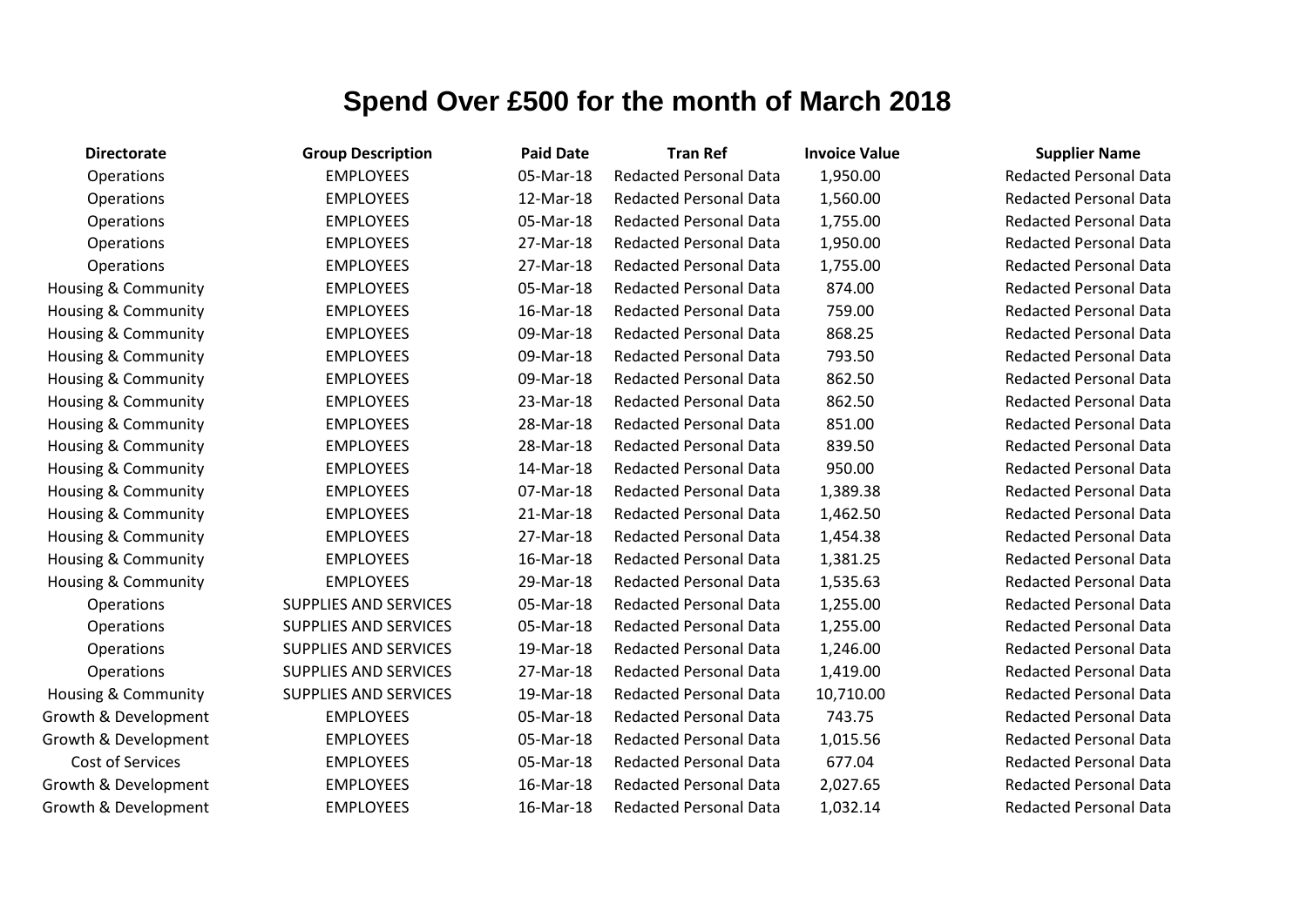| <b>Directorate</b>             | <b>Group Description</b>     | <b>Paid Date</b> | <b>Tran Ref</b>               | <b>Invoice Value</b> | <b>Supplier Name</b>     |
|--------------------------------|------------------------------|------------------|-------------------------------|----------------------|--------------------------|
| Cost of Services               | <b>EMPLOYEES</b>             | 16-Mar-18        | <b>Redacted Personal Data</b> | 688.12               | <b>Redacted Personal</b> |
| Growth & Development           | <b>EMPLOYEES</b>             | 21-Mar-18        | <b>Redacted Personal Data</b> | 1,021.75             | <b>Redacted Personal</b> |
| Cost of Services               | <b>EMPLOYEES</b>             | 21-Mar-18        | <b>Redacted Personal Data</b> | 681.20               | <b>Redacted Personal</b> |
| Growth & Development           | <b>EMPLOYEES</b>             | 23-Mar-18        | <b>Redacted Personal Data</b> | 1,016.10             | <b>Redacted Personal</b> |
| <b>Cost of Services</b>        | <b>EMPLOYEES</b>             | 23-Mar-18        | <b>Redacted Personal Data</b> | 677.40               | <b>Redacted Personal</b> |
| Growth & Development           | <b>EMPLOYEES</b>             | 23-Mar-18        | <b>Redacted Personal Data</b> | 1,172.80             | <b>Redacted Personal</b> |
| Growth & Development           | <b>EMPLOYEES</b>             | 23-Mar-18        | <b>Redacted Personal Data</b> | 1,172.50             | <b>Redacted Personal</b> |
| Growth & Development           | <b>EMPLOYEES</b>             | 23-Mar-18        | <b>Redacted Personal Data</b> | 1,008.00             | <b>Redacted Personal</b> |
| Cost of Services               | <b>EMPLOYEES</b>             | 23-Mar-18        | <b>Redacted Personal Data</b> | 672.00               | <b>Redacted Personal</b> |
| Growth & Development           | <b>EMPLOYEES</b>             | 07-Mar-18        | <b>Redacted Personal Data</b> | 673.75               | <b>Redacted Personal</b> |
| Cost of Services               | <b>EMPLOYEES</b>             | 07-Mar-18        | <b>Redacted Personal Data</b> | 673.75               | <b>Redacted Personal</b> |
| Growth & Development           | <b>EMPLOYEES</b>             | 05-Mar-18        | <b>Redacted Personal Data</b> | 647.50               | <b>Redacted Personal</b> |
| Cost of Services               | <b>EMPLOYEES</b>             | 05-Mar-18        | <b>Redacted Personal Data</b> | 647.50               | <b>Redacted Personal</b> |
| Growth & Development           | <b>EMPLOYEES</b>             | 27-Mar-18        | <b>Redacted Personal Data</b> | 659.34               | <b>Redacted Personal</b> |
| Cost of Services               | <b>EMPLOYEES</b>             | 27-Mar-18        | <b>Redacted Personal Data</b> | 659.34               | <b>Redacted Personal</b> |
| Operations                     | <b>EMPLOYEES</b>             | 07-Mar-18        | <b>Redacted Personal Data</b> | 597.20               | <b>Redacted Personal</b> |
| Cost of Services               | <b>EMPLOYEES</b>             | 21-Mar-18        | <b>Redacted Personal Data</b> | 600.00               | <b>Redacted Personal</b> |
| <b>Housing &amp; Community</b> | <b>EMPLOYEES</b>             | 21-Mar-18        | <b>Redacted Personal Data</b> | 393.75               | <b>Redacted Personal</b> |
| Operations                     | <b>EMPLOYEES</b>             | 19-Mar-18        | <b>Redacted Personal Data</b> | 582.27               | <b>Redacted Personal</b> |
| Operations                     | <b>EMPLOYEES</b>             | 19-Mar-18        | <b>Redacted Personal Data</b> | 589.74               | <b>Redacted Personal</b> |
| Housing & Community            | <b>EMPLOYEES</b>             | 07-Mar-18        | <b>Redacted Personal Data</b> | 993.75               | <b>Redacted Personal</b> |
| <b>Housing &amp; Community</b> | <b>EMPLOYEES</b>             | 12-Mar-18        | <b>Redacted Personal Data</b> | 993.75               | <b>Redacted Personal</b> |
| Housing & Community            | <b>EMPLOYEES</b>             | 12-Mar-18        | <b>Redacted Personal Data</b> | 993.75               | <b>Redacted Personal</b> |
| Housing & Community            | <b>EMPLOYEES</b>             | 21-Mar-18        | <b>Redacted Personal Data</b> | 993.75               | <b>Redacted Personal</b> |
| Operations                     | <b>EMPLOYEES</b>             | 19-Mar-18        | <b>Redacted Personal Data</b> | 574.81               | <b>Redacted Personal</b> |
| Operations                     | <b>EMPLOYEES</b>             | 27-Mar-18        | <b>Redacted Personal Data</b> | 798.76               | <b>Redacted Personal</b> |
| Operations                     | <b>EMPLOYEES</b>             | 27-Mar-18        | <b>Redacted Personal Data</b> | 589.74               | <b>Redacted Personal</b> |
| Operations                     | <b>EMPLOYEES</b>             | 27-Mar-18        | <b>Redacted Personal Data</b> | 634.53               | <b>Redacted Personal</b> |
| Growth & Development           | <b>SUPPLIES AND SERVICES</b> | 23-Mar-18        | <b>Redacted Personal Data</b> | 24,100.00            | Redacted Personal        |

Redacted Personal Data **Redacted Personal Data Redacted Personal Data Redacted Personal Data** Redacted Personal Data **Redacted Personal Data Redacted Personal Data Redacted Personal Data** Redacted Personal Data **Bedacted Personal Data Redacted Personal Data Redacted Personal Data** Redacted Personal Data **Redacted Personal Data** Redacted Personal Data Redacted Personal Data **Redacted Personal Data** Redacted Personal Data **Redacted Personal Data Redacted Personal Data** Redacted Personal Data Redacted Personal Data Redacted Personal Data Redacted Personal Data **Redacted Personal Data** Redacted Personal Data **Redacted Personal Data Redacted Personal Data Redacted Personal Data**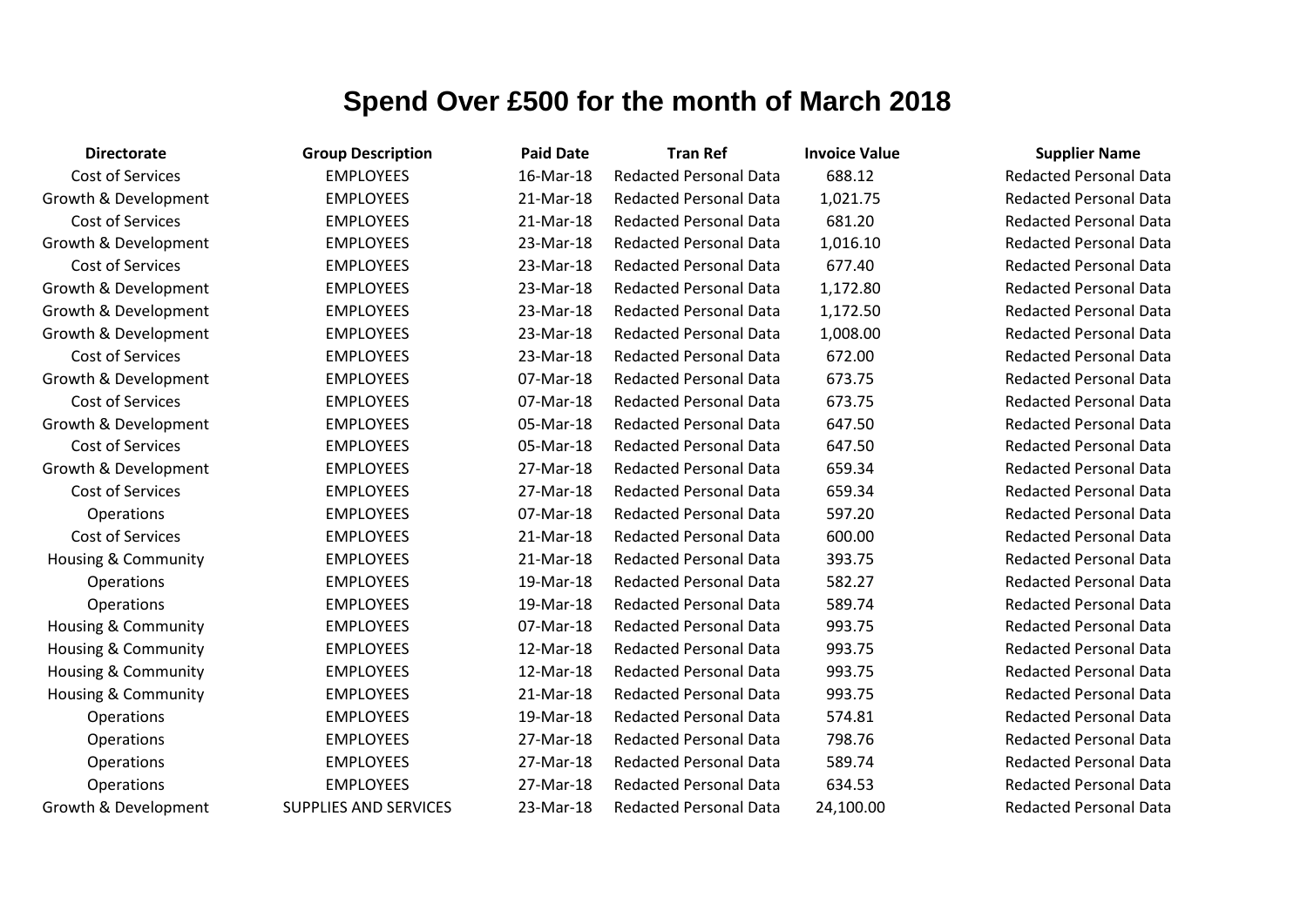| <b>Directorate</b>             | <b>Group Description</b>     | <b>Paid Date</b> | <b>Tran Ref</b>               | <b>Invoice Value</b> | <b>Supplier Name</b>             |
|--------------------------------|------------------------------|------------------|-------------------------------|----------------------|----------------------------------|
| Growth & Development           | <b>SUPPLIES AND SERVICES</b> | 16-Mar-18        | <b>Redacted Personal Data</b> | 11,012.75            | <b>Redacted Personal Data</b>    |
| Housing & Community            | <b>SUPPLIES AND SERVICES</b> | 27-Mar-18        | Redacted Personal Data        | 6,369.74             | <b>Redacted Personal Data</b>    |
| Housing & Community            | <b>SUPPLIES AND SERVICES</b> | 27-Mar-18        | <b>Redacted Personal Data</b> | 1,415.17             | <b>Redacted Personal Data</b>    |
| <b>Capital Payments</b>        | <b>CAPITAL</b>               | 09-Mar-18        | <b>Redacted Personal Data</b> | 600.00               | <b>Redacted Personal Data</b>    |
| Housing & Community            | <b>EMPLOYEES</b>             | 05-Mar-18        | <b>Redacted Personal Data</b> | 882.00               | <b>Redacted Personal Data</b>    |
| Housing & Community            | <b>EMPLOYEES</b>             | 09-Mar-18        | <b>Redacted Personal Data</b> | 816.00               | <b>Redacted Personal Data</b>    |
| Housing & Community            | <b>EMPLOYEES</b>             | 16-Mar-18        | <b>Redacted Personal Data</b> | 594.00               | <b>Redacted Personal Data</b>    |
| <b>Housing &amp; Community</b> | <b>EMPLOYEES</b>             | 28-Mar-18        | <b>Redacted Personal Data</b> | 912.00               | <b>Redacted Personal Data</b>    |
| <b>Housing &amp; Community</b> | <b>EMPLOYEES</b>             | 28-Mar-18        | <b>Redacted Personal Data</b> | 918.00               | <b>Redacted Personal Data</b>    |
| <b>Capital Payments</b>        | <b>CAPITAL</b>               | 16-Mar-18        | <b>Redacted Personal Data</b> | 1,050.00             | <b>Redacted Personal Data</b>    |
| Housing & Community            | THIRD PARTY PAYMENTS         | 27-Mar-18        | <b>EPRF 1239</b>              | 965.00               | Refresh Living No 2 Limited      |
| <b>Housing &amp; Community</b> | <b>EMPLOYEES</b>             | 29-Mar-18        | 45                            | 703.75               | Rhonda Lovell                    |
| Operations                     | <b>SUPPLIES AND SERVICES</b> | 29-Mar-18        | 1109342782                    | 302.46               | ROYAL MAIL GROUP LTD             |
| Operations                     | <b>SUPPLIES AND SERVICES</b> | 29-Mar-18        | 1109342782                    | 223.94               | ROYAL MAIL GROUP LTD             |
| Operations                     | <b>SUPPLIES AND SERVICES</b> | 21-Mar-18        | 9056114632                    | 2,597.40             | ROYAL MAIL GROUP LTD             |
| Growth & Development           | <b>SUPPLIES AND SERVICES</b> | 27-Mar-18        | 4365681                       | 1,239.68             | ROYAL MAIL GROUP LTD             |
| Operations                     | <b>EMPLOYEES</b>             | 26-Mar-18        | 20318                         | 1,520.00             | Sally School of Motoring         |
| Operations                     | <b>SUPPLIES AND SERVICES</b> | 09-Mar-18        | DRX23102017                   | 43.05                | Santander Corporate Bank         |
| <b>Housing &amp; Community</b> | <b>SUPPLIES AND SERVICES</b> | 09-Mar-18        | DRX23102017                   | 743.00               | Santander Corporate Bank         |
| Housing & Community            | <b>SUPPLIES AND SERVICES</b> | 23-Mar-18        | U863795                       | 11,000.00            | Savills (UK) Ltd                 |
| Operations                     | THIRD PARTY PAYMENTS         | 14-Mar-18        | PR032967                      | 3,856.15             | Sedgemoor District Council       |
| <b>Housing &amp; Community</b> | <b>SUPPLIES AND SERVICES</b> | 28-Mar-18        | HH033034                      | 3,960.00             | Sedgemoor District Council       |
| Operations                     | <b>SUPPLIES AND SERVICES</b> | 27-Mar-18        | SPS/2204.7                    | 560.00               | <b>SHARPE PRITCHARD</b>          |
| Growth & Development           | <b>SUPPLIES AND SERVICES</b> | 28-Mar-18        | H72583/04/N1                  | 3,708.64             | <b>SHEARINGS HOLIDAYS LTD</b>    |
| Operations                     | <b>SUPPLIES AND SERVICES</b> | 21-Mar-18        | 446                           | 1,900.00             | Slanetrac Engineering Ltd        |
| Operations                     | <b>SUPPLIES AND SERVICES</b> | 21-Mar-18        | 446                           | 175.00               | <b>Slanetrac Engineering Ltd</b> |
| Operations                     | <b>SUPPLIES AND SERVICES</b> | 21-Mar-18        | 446                           | 175.00               | <b>Slanetrac Engineering Ltd</b> |
| <b>Capital Payments</b>        | <b>CAPITAL</b>               | 14-Mar-18        | 0030/13000687                 | 27,200.00            | <b>SMH Products</b>              |
| Cost of Services               | <b>SUPPLIES AND SERVICES</b> | 26-Mar-18        | <b>INV10819</b>               | 1,595.00             | Socitm Ltd                       |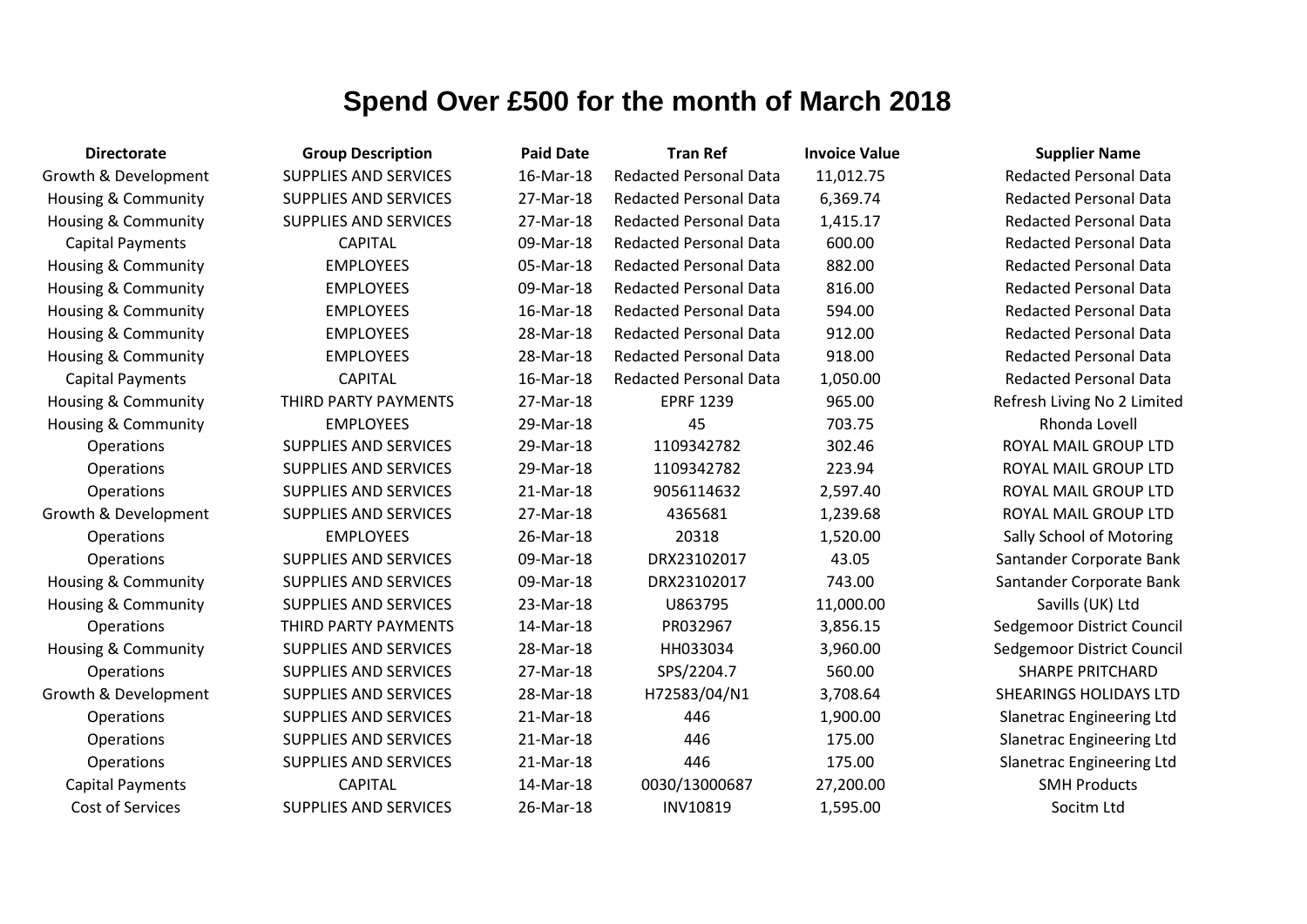| <b>Directorate</b>             | <b>Group Description</b>     | <b>Paid Date</b> | <b>Tran Ref</b> | <b>Invoice Value</b> | <b>Supplier Name</b>                 |
|--------------------------------|------------------------------|------------------|-----------------|----------------------|--------------------------------------|
| Housing & Community            | PREMISES RELATED EXPENDITURE | 26-Mar-18        | 9900383073      | 52.94                | Sodexo Limited                       |
| Housing & Community            | PREMISES RELATED EXPENDITURE | 26-Mar-18        | 9900383073      | 51.46                | Sodexo Limited                       |
| Housing & Community            | PREMISES RELATED EXPENDITURE | 26-Mar-18        | 9900383073      | 56.00                | Sodexo Limited                       |
| Housing & Community            | PREMISES RELATED EXPENDITURE | 26-Mar-18        | 9900383073      | 102.36               | Sodexo Limited                       |
| <b>Housing &amp; Community</b> | PREMISES RELATED EXPENDITURE | 26-Mar-18        | 9900383073      | 50.67                | Sodexo Limited                       |
| <b>Housing &amp; Community</b> | PREMISES RELATED EXPENDITURE | 26-Mar-18        | 9900383073      | 50.33                | Sodexo Limited                       |
| Housing & Community            | PREMISES RELATED EXPENDITURE | 26-Mar-18        | 9900383073      | 99.98                | Sodexo Limited                       |
| Housing & Community            | PREMISES RELATED EXPENDITURE | 26-Mar-18        | 9900383073      | 100.00               | Sodexo Limited                       |
| Housing & Community            | PREMISES RELATED EXPENDITURE | 26-Mar-18        | 9900383072      | 83.20                | Sodexo Limited                       |
| <b>Housing &amp; Community</b> | PREMISES RELATED EXPENDITURE | 26-Mar-18        | 9900383072      | 61.23                | Sodexo Limited                       |
| Housing & Community            | PREMISES RELATED EXPENDITURE | 26-Mar-18        | 9900383072      | 13.45                | Sodexo Limited                       |
| <b>Housing &amp; Community</b> | PREMISES RELATED EXPENDITURE | 26-Mar-18        | 9900383072      | 77.53                | Sodexo Limited                       |
| Housing & Community            | PREMISES RELATED EXPENDITURE | 26-Mar-18        | 9900383072      | 56.00                | Sodexo Limited                       |
| <b>Housing &amp; Community</b> | PREMISES RELATED EXPENDITURE | 26-Mar-18        | 9900383072      | 74.26                | Sodexo Limited                       |
| Housing & Community            | PREMISES RELATED EXPENDITURE | 26-Mar-18        | 9900383072      | 114.61               | Sodexo Limited                       |
| <b>Housing &amp; Community</b> | PREMISES RELATED EXPENDITURE | 26-Mar-18        | 9900383072      | 277.38               | Sodexo Limited                       |
| <b>Housing &amp; Community</b> | PREMISES RELATED EXPENDITURE | 26-Mar-18        | 9900383072      | 302.54               | Sodexo Limited                       |
| Operations                     | PREMISES RELATED EXPENDITURE | 26-Mar-18        | 9900383076      | 769.76               | Sodexo Limited                       |
| Operations                     | <b>SUPPLIES AND SERVICES</b> | 16-Mar-18        | INV01825620     | 38,910.00            | Softcat Plc                          |
| Operations                     | <b>SUPPLIES AND SERVICES</b> | 16-Mar-18        | INV01825620     | 7,384.85             | Softcat Plc                          |
| Operations                     | <b>SUPPLIES AND SERVICES</b> | 16-Mar-18        | INV01837299     | 3,135.78             | Softcat Plc                          |
| Operations                     | <b>SUPPLIES AND SERVICES</b> | 16-Mar-18        | 60688295        | 1,240.35             | SOMERSET COUNTY COUNCIL              |
| Operations                     | THIRD PARTY PAYMENTS         | 07-Mar-18        | 60689377        | 73,738.05            | SOMERSET COUNTY COUNCIL              |
| Operations                     | <b>SUPPLIES AND SERVICES</b> | 07-Mar-18        | 60689815        | 1,500.00             | SOMERSET COUNTY COUNCIL              |
| Operations                     | SUPPLIES AND SERVICES        | 28-Mar-18        | 60692998        | 560.00               | SOMERSET COUNTY COUNCIL              |
| Corporate Management           | <b>EMPLOYEES</b>             | 14-Mar-18        | 60637827        | 23,400.00            | Somerset County Council Pension Fund |
| Corporate Management           | <b>EMPLOYEES</b>             | 19-Mar-18        | 60691527        | 11,700.00            | Somerset County Council Pension Fund |
| <b>Balance Sheet</b>           | <b>HOLDING ACCOUNTS</b>      | 19-Mar-18        | 60691873        | 189,852.00           | Somerset County Council Pension Fund |
| Operations                     | <b>SUPPLIES AND SERVICES</b> | 26-Mar-18        | 1064            | 860.00               | Somerset Dog Warden Service          |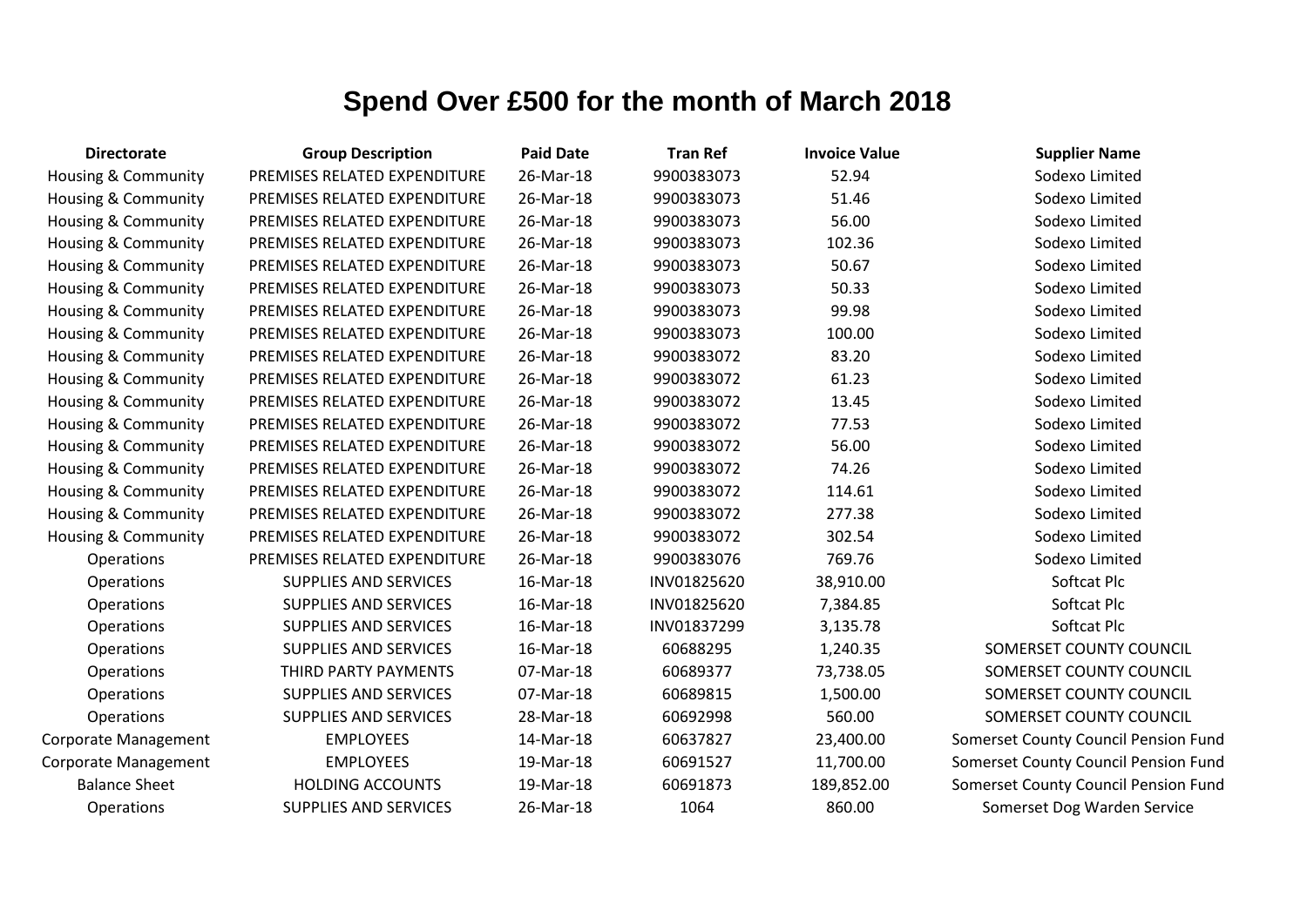| <b>Directorate</b>             | <b>Group Description</b>     | <b>Paid Date</b> | <b>Tran Ref</b>  | <b>Invoice Value</b> | <b>Supplier Name</b>                |
|--------------------------------|------------------------------|------------------|------------------|----------------------|-------------------------------------|
| Operations                     | <b>SUPPLIES AND SERVICES</b> | 05-Mar-18        | 600017758        | 553.95               | <b>Somerset Scientific Services</b> |
| Cost of Services               | SUPPLIES AND SERVICES        | 27-Mar-18        | 64918            | 2,475.00             | South West Councils                 |
| Cost of Services               | <b>SUPPLIES AND SERVICES</b> | 27-Mar-18        | 64918            | 40.50                | South West Councils                 |
| <b>Housing &amp; Community</b> | <b>SUPPLIES AND SERVICES</b> | 21-Mar-18        | 105              | 680.00               | <b>SPACE</b>                        |
| Operations                     | <b>SUPPLIES AND SERVICES</b> | 09-Mar-18        | OP/M406847       | 838.75               | <b>Specialist Computer Centres</b>  |
| Operations                     | <b>SUPPLIES AND SERVICES</b> | 09-Mar-18        | OP/M406846       | 637.00               | <b>Specialist Computer Centres</b>  |
| Operations                     | <b>SUPPLIES AND SERVICES</b> | 09-Mar-18        | OP/M406845       | 1,298.75             | <b>Specialist Computer Centres</b>  |
| Housing & Community            | PREMISES RELATED EXPENDITURE | 23-Mar-18        | 149              | 650.00               | <b>Steve Wilkins</b>                |
| Operations                     | <b>SUPPLIES AND SERVICES</b> | 07-Mar-18        | 31005068         | 1,099.63             | SUEZ Recycling and Recovery UK Ltd  |
| Housing & Community            | PREMISES RELATED EXPENDITURE | 14-Mar-18        | SI-7164          | 800.00               | <b>SUN SCAFFOLDING LTD</b>          |
| Housing & Community            | PREMISES RELATED EXPENDITURE | 16-Mar-18        | SI-7160          | 850.00               | <b>SUN SCAFFOLDING LTD</b>          |
| <b>Housing &amp; Community</b> | PREMISES RELATED EXPENDITURE | 27-Mar-18        | SI-7176          | 650.00               | <b>SUN SCAFFOLDING LTD</b>          |
| Housing & Community            | <b>SUPPLIES AND SERVICES</b> | 07-Mar-18        | <b>EPRF 1168</b> | 1,074.72             | <b>Sundry BACS</b>                  |
| Housing & Community            | SUPPLIES AND SERVICES        | 07-Mar-18        | <b>EPRF 1165</b> | 2,608.29             | <b>Sundry BACS</b>                  |
| Housing & Community            | <b>SUPPLIES AND SERVICES</b> | 09-Mar-18        | <b>EPRF 1177</b> | 563.93               | <b>Sundry BACS</b>                  |
| Housing & Community            | THIRD PARTY PAYMENTS         | 28-Mar-18        | <b>EPRF 1188</b> | 1,050.00             | <b>Sundry BACS</b>                  |
| <b>Capital Payments</b>        | <b>CAPITAL</b>               | 14-Mar-18        | <b>EPRF 1192</b> | 15,982.79            | <b>Sundry BACS</b>                  |
| <b>Balance Sheet</b>           | <b>CURRENT ASSETS</b>        | 23-Mar-18        | <b>EPRF 1223</b> | 30,198.08            | <b>Sundry BACS</b>                  |
| <b>Capital Payments</b>        | <b>CAPITAL</b>               | 27-Mar-18        | <b>EPRF 1233</b> | 35,590.30            | <b>Sundry BACS</b>                  |
| <b>Operations</b>              | <b>SUPPLIES AND SERVICES</b> | 09-Mar-18        | <b>EPRF 1170</b> | 1,565.15             | <b>Sundry Cheque</b>                |
| <b>Housing &amp; Community</b> | BELOW NET COST OF SERVICES   | 14-Mar-18        | <b>EPRF 1186</b> | 509.48               | <b>Sundry Cheque</b>                |
| Corporate Management           | <b>TRANSFER PAYMENTS</b>     | 26-Mar-18        | <b>EPRF 1209</b> | 1,932.94             | <b>Sundry Cheque</b>                |
| Corporate Management           | <b>TRANSFER PAYMENTS</b>     | 26-Mar-18        | <b>EPRF 1211</b> | 602.00               | <b>Sundry Cheque</b>                |
| Corporate Management           | <b>TRANSFER PAYMENTS</b>     | 26-Mar-18        | <b>EPRF 1213</b> | 3,500.00             | <b>Sundry Cheque</b>                |
| Corporate Management           | <b>TRANSFER PAYMENTS</b>     | 26-Mar-18        | <b>EPRF 1214</b> | 1,200.00             | <b>Sundry Cheque</b>                |
| Corporate Management           | <b>TRANSFER PAYMENTS</b>     | 26-Mar-18        | <b>EPRF 1212</b> | 5,000.00             | <b>Sundry Cheque</b>                |
| <b>Housing &amp; Community</b> | <b>SUPPLIES AND SERVICES</b> | 23-Mar-18        | <b>EPRF 1230</b> | 757.65               | <b>Sundry Cheque</b>                |
| <b>Housing &amp; Community</b> | BELOW NET COST OF SERVICES   | 27-Mar-18        | <b>EPRF</b>      | 581.08               | <b>Sundry Cheque</b>                |
| Housing & Community            | BELOW NET COST OF SERVICES   | 28-Mar-18        | <b>EPRF 1237</b> | 555.29               | <b>Sundry Cheque</b>                |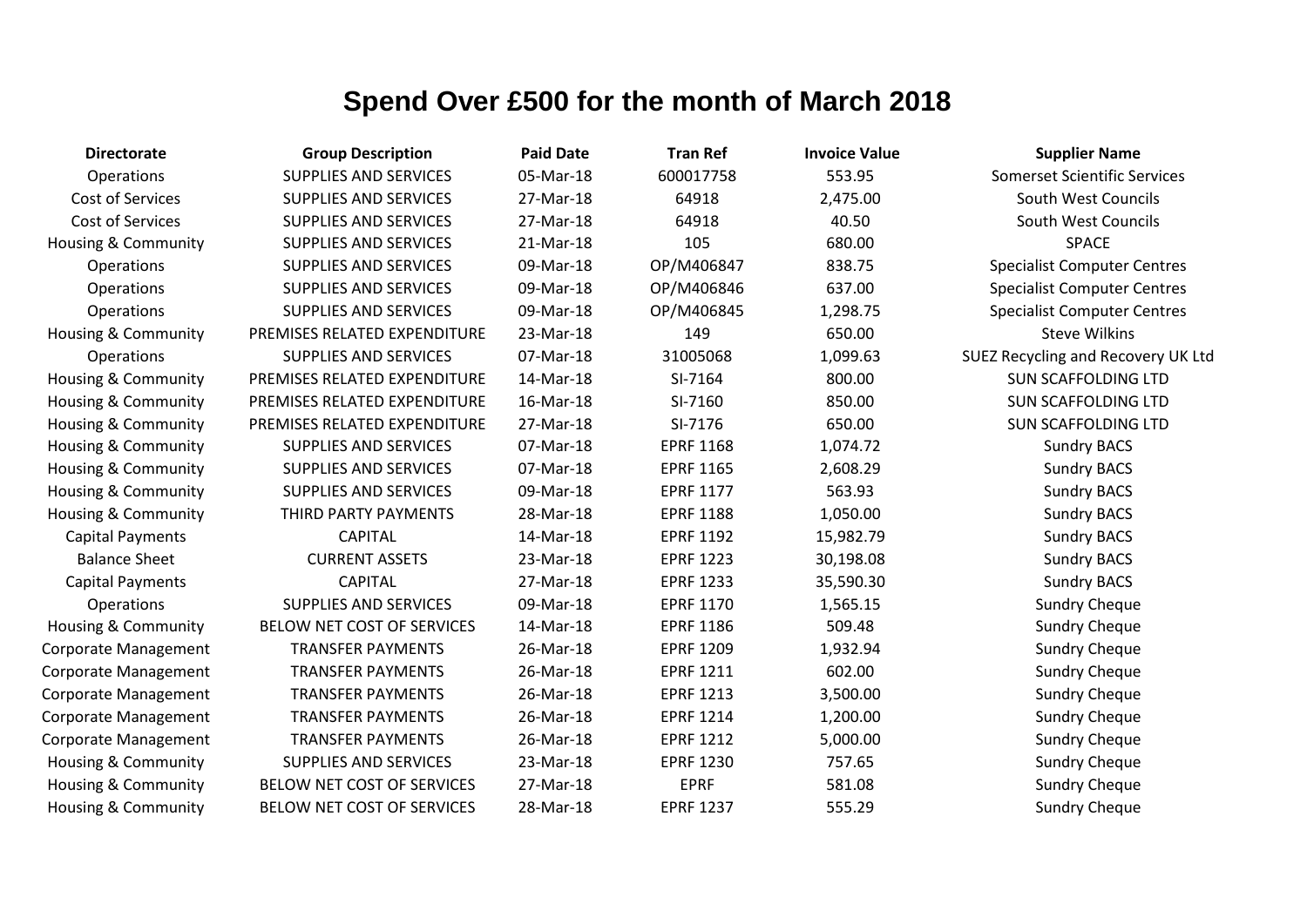| <b>Directorate</b>             | <b>Group Description</b>             | <b>Paid Date</b> | <b>Tran Ref</b>  | <b>Invoice Value</b> | <b>Supplier Name</b>             |
|--------------------------------|--------------------------------------|------------------|------------------|----------------------|----------------------------------|
| <b>Housing &amp; Community</b> | BELOW NET COST OF SERVICES           | 29-Mar-18        | <b>EPRF 1243</b> | 568.18               | <b>Sundry Cheque</b>             |
| Growth & Development           | <b>SUPPLIES AND SERVICES</b>         | 27-Mar-18        | 12022018         | 551.00               | <b>SUPERBREAK</b>                |
| <b>Operations</b>              | <b>SUPPLIES AND SERVICES</b>         | 21-Mar-18        | <b>TDBC 2018</b> | 1,920.60             | Suretek ETS Ltd                  |
| <b>Capital Payments</b>        | <b>CAPITAL</b>                       | 23-Mar-18        | 2024             | 1,550.00             | <b>SWAN PAUL PARTNERSHIP LTD</b> |
| Housing & Community            | <b>EMPLOYEES</b>                     | 07-Mar-18        | 160118           | 720.00               | <b>SWIMS Limited</b>             |
| <b>Housing &amp; Community</b> | <b>SUPPLIES AND SERVICES</b>         | 21-Mar-18        | 98511            | 64.57                | T.B. DAVIES (CARDIFF) LTD        |
| Housing & Community            | <b>SUPPLIES AND SERVICES</b>         | 21-Mar-18        | 98511            | 146.75               | T.B. DAVIES (CARDIFF) LTD        |
| <b>Housing &amp; Community</b> | <b>SUPPLIES AND SERVICES</b>         | 21-Mar-18        | 98511            | 128.02               | T.B. DAVIES (CARDIFF) LTD        |
| <b>Housing &amp; Community</b> | <b>SUPPLIES AND SERVICES</b>         | 21-Mar-18        | 98511            | 114.00               | T.B. DAVIES (CARDIFF) LTD        |
| <b>Housing &amp; Community</b> | <b>SUPPLIES AND SERVICES</b>         | 21-Mar-18        | 98511            | 88.85                | T.B. DAVIES (CARDIFF) LTD        |
| <b>Operations</b>              | <b>SUPPLIES AND SERVICES</b>         | 28-Mar-18        | 61761061         | 1,050.00             | <b>TAMESIDE MBC</b>              |
| Growth & Development           | <b>SUPPLIES AND SERVICES</b>         | 27-Mar-18        | 2018128          | 1,855.00             | Taunton Rugby Football Club Ltd  |
| Growth & Development           | <b>SUPPLIES AND SERVICES</b>         | 16-Mar-18        | 141300           | 5,425.00             | <b>Terrascan Limited</b>         |
| <b>Housing &amp; Community</b> | PREMISES RELATED EXPENDITURE         | 19-Mar-18        | 186771           | 10,160.00            | <b>Tersus Group</b>              |
| <b>Balance Sheet</b>           | <b>CURRENT ASSETS</b>                | 14-Mar-18        | INV820452        | 516.00               | THE BECK COMPANY LTD             |
| <b>Housing &amp; Community</b> | PREMISES RELATED EXPENDITURE         | 14-Mar-18        | 3303             | 565.78               | The Carpet Warehouse             |
| <b>Housing &amp; Community</b> | PREMISES RELATED EXPENDITURE         | 14-Mar-18        | 3297             | 638.20               | The Carpet Warehouse             |
| <b>Housing &amp; Community</b> | PREMISES RELATED EXPENDITURE         | 23-Mar-18        | 3334             | 633.35               | The Carpet Warehouse             |
| Operations                     | TRANSPORT RELATED EXPENDITURE        | 12-Mar-18        | 1278322          | 534.60               | The Fuelcard People              |
| Operations                     | <b>TRANSPORT RELATED EXPENDITURE</b> | 12-Mar-18        | 2305311          | 8,579.52             | The Fuelcard People              |
| Operations                     | TRANSPORT RELATED EXPENDITURE        | 23-Mar-18        | 2331867          | 6,062.57             | The Fuelcard People              |
| Operations                     | PREMISES RELATED EXPENDITURE         | 12-Mar-18        | 150218           | 1,696.00             | The Lighting People              |
| <b>Cost of Services</b>        | <b>SUPPLIES AND SERVICES</b>         | 28-Mar-18        | #25B             | 726.43               | The Shed                         |
| Cost of Services               | <b>SUPPLIES AND SERVICES</b>         | 28-Mar-18        | #25B             | 2,953.57             | The Shed                         |
| <b>Housing &amp; Community</b> | PREMISES RELATED EXPENDITURE         | 29-Mar-18        | 3351             | 776.80               | THE SYMPHONY GROUP PLC           |
| Growth & Development           | <b>SUPPLIES AND SERVICES</b>         | 26-Mar-18        | 11059            | 2,000.00             | <b>Thrive Architects Limited</b> |
| <b>Housing &amp; Community</b> | <b>EMPLOYEES</b>                     | 16-Mar-18        | <b>INV-1217</b>  | 3,150.00             | <b>Train4All Ltd</b>             |
| <b>Balance Sheet</b>           | <b>HOLDING ACCOUNTS</b>              | 21-Mar-18        | 1024136          | 662.40               | Travel.cloud                     |
| <b>Balance Sheet</b>           | <b>HOLDING ACCOUNTS</b>              | 23-Mar-18        | 1033719          | 91.57                | Travel.cloud                     |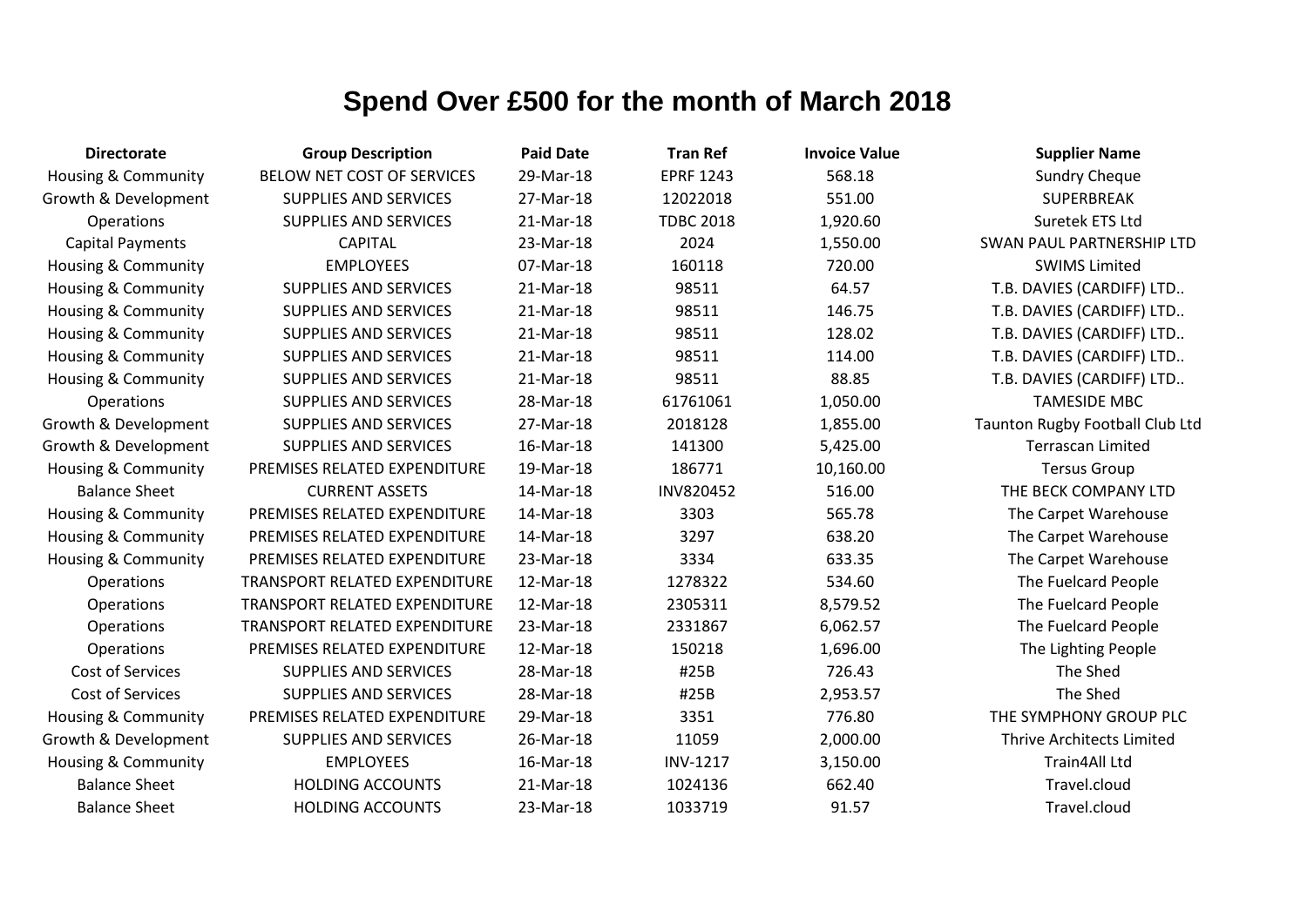| <b>Directorate</b>             | <b>Group Description</b>      | <b>Paid Date</b> | <b>Tran Ref</b>  | <b>Invoice Value</b> | <b>Supplier Name</b>                       |
|--------------------------------|-------------------------------|------------------|------------------|----------------------|--------------------------------------------|
| <b>Balance Sheet</b>           | <b>HOLDING ACCOUNTS</b>       | 23-Mar-18        | 1033719          | 762.30               | Travel.cloud                               |
| <b>Balance Sheet</b>           | <b>HOLDING ACCOUNTS</b>       | 27-Mar-18        | 1035994          | 211.08               | Travel.cloud                               |
| <b>Balance Sheet</b>           | <b>HOLDING ACCOUNTS</b>       | 27-Mar-18        | 1035994          | 939.90               | Travel.cloud                               |
| <b>Housing &amp; Community</b> | <b>SUPPLIES AND SERVICES</b>  | 21-Mar-18        | <b>INV-6509</b>  | 759.00               | <b>Triangle Consulting Social Enterpri</b> |
| Cost of Services               | <b>EMPLOYEES</b>              | 14-Mar-18        | <b>TBB052</b>    | 11,427.76            | Two Bald Blokes                            |
| Cost of Services               | <b>EMPLOYEES</b>              | 14-Mar-18        | <b>TBB052</b>    | 2,249.99             | <b>Two Bald Blokes</b>                     |
| Cost of Services               | <b>EMPLOYEES</b>              | 26-Mar-18        | TBB071 POTBC     | 5,550.00             | <b>Two Bald Blokes</b>                     |
| Operations                     | <b>SUPPLIES AND SERVICES</b>  | 14-Mar-18        | 93               | 7,268.35             | <b>Ultim8 Solutions Ltd</b>                |
| Operations                     | <b>SUPPLIES AND SERVICES</b>  | 23-Mar-18        | 0000018367UA     | 13,083.55            | Viridor Waste (Somerset) Ltd               |
| Operations                     | SUPPLIES AND SERVICES         | 23-Mar-18        | 0000018366UA     | 1,350.00             | Viridor Waste (Somerset) Ltd               |
| Operations                     | <b>SUPPLIES AND SERVICES</b>  | 23-Mar-18        | 0002302902AB     | 1,241.20             | Viridor Waste (Somerset) Ltd               |
| Operations                     | <b>SUPPLIES AND SERVICES</b>  | 16-Mar-18        | UK10/012018/233  | 3,202.63             | Vodafone                                   |
| Operations                     | <b>SUPPLIES AND SERVICES</b>  | 23-Mar-18        | KV09827          | 2,550.00             | <b>VODAFONE LIMITED (PAGING)</b>           |
| Operations                     | PREMISES RELATED EXPENDITURE  | 19-Mar-18        | 8049358449       | 970.40               | Water2business                             |
| Operations                     | PREMISES RELATED EXPENDITURE  | 05-Mar-18        | 8050106401       | 1,881.22             | Water2business                             |
| <b>Housing &amp; Community</b> | PREMISES RELATED EXPENDITURE  | 28-Mar-18        | 5.32227E+12      | 2,398.98             | Water2business                             |
| Housing & Community            | PREMISES RELATED EXPENDITURE  | 28-Mar-18        | 5.32227E+12      | 3,422.90             | Water2business                             |
| Housing & Community            | PREMISES RELATED EXPENDITURE  | 28-Mar-18        | 5.32227E+12      | 694.76               | Water2business                             |
| Housing & Community            | PREMISES RELATED EXPENDITURE  | 28-Mar-18        | 5.32227E+12      | 505.41               | Water2business                             |
| <b>Housing &amp; Community</b> | PREMISES RELATED EXPENDITURE  | 28-Mar-18        | 5.32227E+12      | 224.88               | Water2business                             |
| Operations                     | PREMISES RELATED EXPENDITURE  | 28-Mar-18        | 9050401294       | 522.93               | Water2business                             |
| <b>Housing &amp; Community</b> | THIRD PARTY PAYMENTS          | 27-Mar-18        | <b>EPRF 1236</b> | 1,310.00             | <b>Webbers Property Service Ltd</b>        |
| Housing & Community            | <b>SUPPLIES AND SERVICES</b>  | 07-Mar-18        | <b>WTC</b>       | 1,440.00             | <b>WELLINGTON TOWN COUNCIL</b>             |
| <b>Housing &amp; Community</b> | <b>SUPPLIES AND SERVICES</b>  | 28-Mar-18        | WW008008         | 1,200.00             | Wellington Weekly News Limited             |
| Operations                     | SUPPLIES AND SERVICES         | 43173            | TAU216171        | 799.20               | Wessex Eagle Ltd T/A Eagle Plant           |
| Operations                     | TRANSPORT RELATED EXPENDITURE | 43173            | TAU216171        | 59.85                | Wessex Eagle Ltd T/A Eagle Plant           |
| Corporate Management           | <b>SUPPLIES AND SERVICES</b>  | 43173            | <b>WMPS1041</b>  | 1,515.00             | West Monkton CE Primary School             |
| Operations                     | <b>SUPPLIES AND SERVICES</b>  | 43164            | 2020112          | 2,124.00             | <b>WESTERN COMPUTER GROUP LTD</b>          |
| Operations                     | <b>SUPPLIES AND SERVICES</b>  | 43164            | 2020112          | 708.00               | <b>WESTERN COMPUTER GROUP LTD</b>          |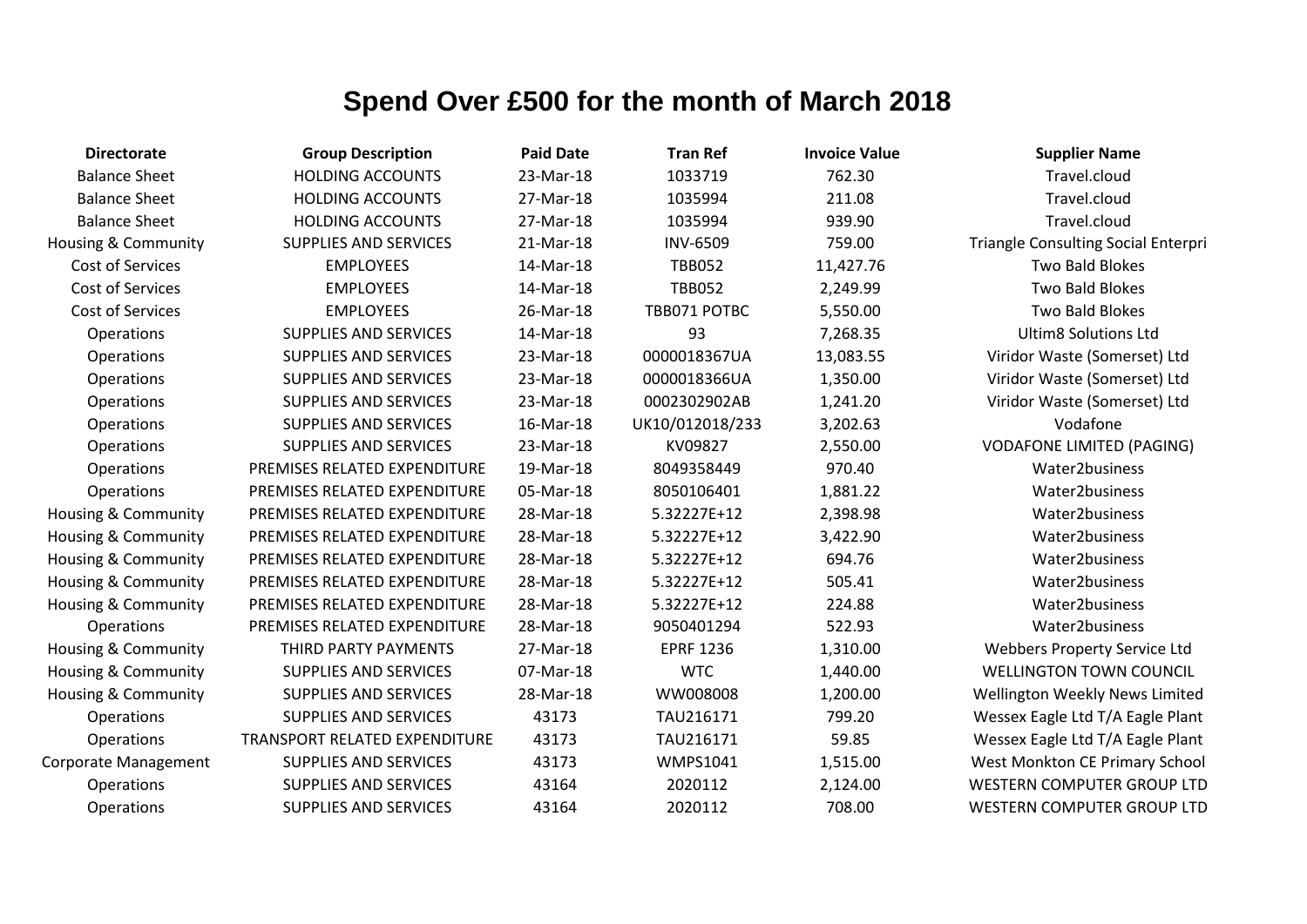| <b>Directorate</b>             | <b>Group Description</b>     | <b>Paid Date</b> | <b>Tran Ref</b> | <b>Invoice Value</b> | <b>Supplier Name</b>            |
|--------------------------------|------------------------------|------------------|-----------------|----------------------|---------------------------------|
| Housing & Community            | PREMISES RELATED EXPENDITURE | 43168            | 9969            | 685.13               | <b>Western Fabrications Ltd</b> |
| Housing & Community            | PREMISES RELATED EXPENDITURE | 43168            | 9969            | 47.12                | <b>Western Fabrications Ltd</b> |
| Housing & Community            | PREMISES RELATED EXPENDITURE | 43168            | 9970            | 753.03               | <b>Western Fabrications Ltd</b> |
| <b>Housing &amp; Community</b> | PREMISES RELATED EXPENDITURE | 43168            | 9970            | 86.73                | <b>Western Fabrications Ltd</b> |
| Housing & Community            | PREMISES RELATED EXPENDITURE | 43168            | 9971            | 1,848.22             | <b>Western Fabrications Ltd</b> |
| Housing & Community            | PREMISES RELATED EXPENDITURE | 43168            | 9971            | 914.96               | <b>Western Fabrications Ltd</b> |
| Housing & Community            | PREMISES RELATED EXPENDITURE | 43168            | 9972            | 2,047.99             | <b>Western Fabrications Ltd</b> |
| Housing & Community            | PREMISES RELATED EXPENDITURE | 43175            | 9973            | 965.10               | <b>Western Fabrications Ltd</b> |
| Housing & Community            | PREMISES RELATED EXPENDITURE | 43175            | 9976            | 2,187.87             | <b>Western Fabrications Ltd</b> |
| Housing & Community            | PREMISES RELATED EXPENDITURE | 43175            | 9975            | 1,089.13             | <b>Western Fabrications Ltd</b> |
| Housing & Community            | PREMISES RELATED EXPENDITURE | 43175            | 9974            | 995.06               | <b>Western Fabrications Ltd</b> |
| Housing & Community            | PREMISES RELATED EXPENDITURE | 43185            | 9979            | 1,176.15             | <b>Western Fabrications Ltd</b> |
| <b>Housing &amp; Community</b> | PREMISES RELATED EXPENDITURE | 43185            | 9981            | 543.19               | <b>Western Fabrications Ltd</b> |
| <b>Housing &amp; Community</b> | PREMISES RELATED EXPENDITURE | 43186            | 9983            | 808.34               | <b>Western Fabrications Ltd</b> |
| Housing & Community            | PREMISES RELATED EXPENDITURE | 43186            | 9982            | 718.35               | <b>Western Fabrications Ltd</b> |
| <b>Housing &amp; Community</b> | PREMISES RELATED EXPENDITURE | 43186            | 9984            | 969.57               | <b>Western Fabrications Ltd</b> |
| <b>Housing &amp; Community</b> | PREMISES RELATED EXPENDITURE | 43186            | 9984            | 595.92               | <b>Western Fabrications Ltd</b> |
| <b>Housing &amp; Community</b> | PREMISES RELATED EXPENDITURE | 43173            | 9963            | 598.01               | <b>Western Fabrications Ltd</b> |
| Housing & Community            | PREMISES RELATED EXPENDITURE | 43173            | 9964            | 728.76               | <b>Western Fabrications Ltd</b> |
| <b>Housing &amp; Community</b> | PREMISES RELATED EXPENDITURE | 43173            | 9968            | 3,026.69             | <b>Western Fabrications Ltd</b> |
| <b>Housing &amp; Community</b> | PREMISES RELATED EXPENDITURE | 43173            | 9967            | 1,307.39             | <b>Western Fabrications Ltd</b> |
| <b>Housing &amp; Community</b> | PREMISES RELATED EXPENDITURE | 43173            | 9967            | 14.75                | <b>Western Fabrications Ltd</b> |
| Housing & Community            | PREMISES RELATED EXPENDITURE | 43173            | 9961            | 582.07               | <b>Western Fabrications Ltd</b> |
| Housing & Community            | PREMISES RELATED EXPENDITURE | 43173            | 9966            | 1,163.85             | <b>Western Fabrications Ltd</b> |
| <b>Housing &amp; Community</b> | PREMISES RELATED EXPENDITURE | 43173            | 9960            | 2,743.80             | <b>Western Fabrications Ltd</b> |
| <b>Housing &amp; Community</b> | PREMISES RELATED EXPENDITURE | 43173            | 9965            | 1,840.94             | <b>Western Fabrications Ltd</b> |
| Housing & Community            | PREMISES RELATED EXPENDITURE | 43173            | 9958            | 534.51               | <b>Western Fabrications Ltd</b> |
| Housing & Community            | PREMISES RELATED EXPENDITURE | 43173            | 9959            | 2,319.98             | <b>Western Fabrications Ltd</b> |
| Housing & Community            | <b>SUPPLIES AND SERVICES</b> | 43186            | 228175          | 2,228.05             | <b>Western Fabrications Ltd</b> |